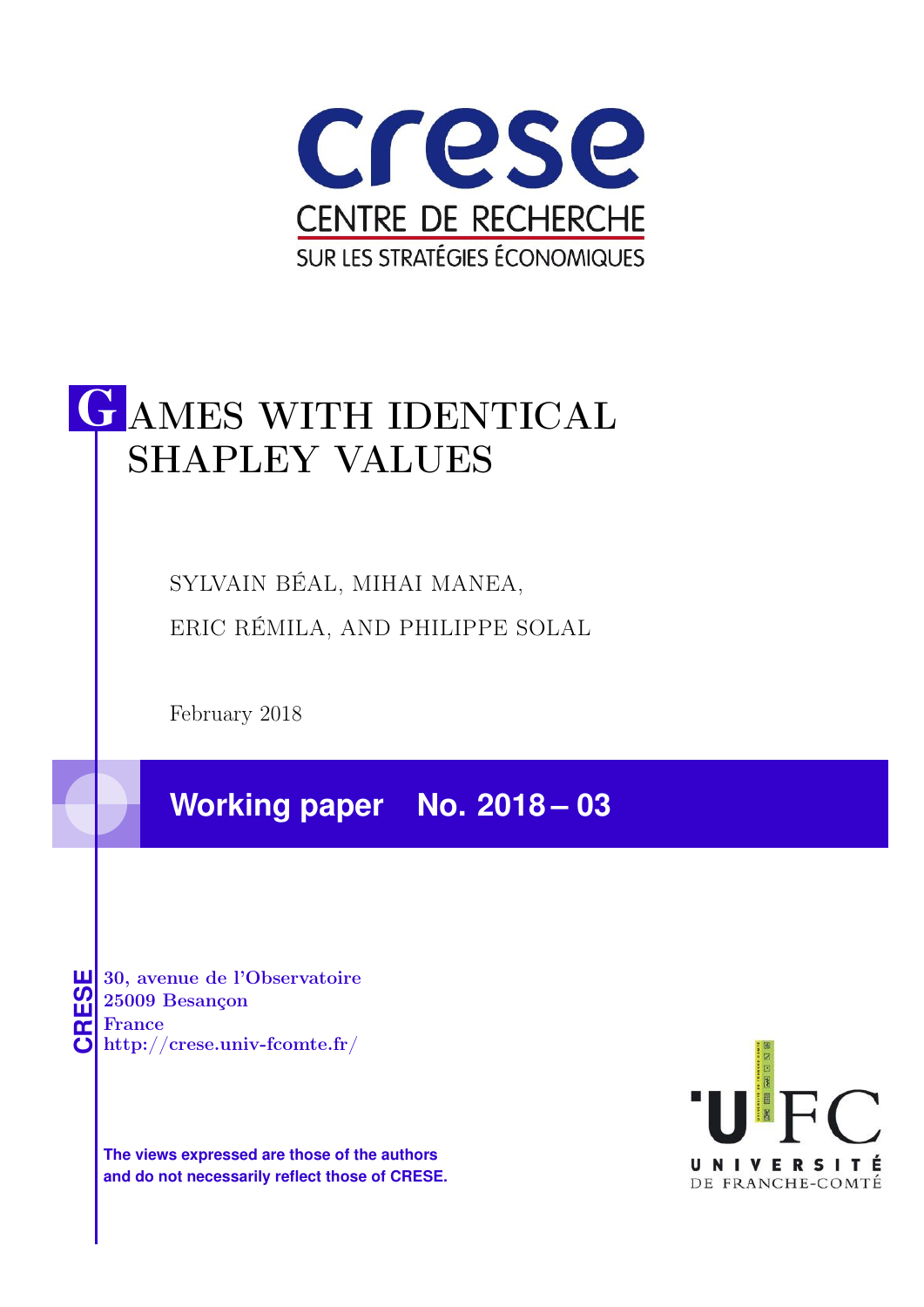## GAMES WITH IDENTICAL SHAPLEY VALUES

SYLVAIN BÉAL, MIHAI MANEA, ERIC RÉMILA, AND PHILIPPE SOLAL

Abstract. We discuss several sets of cooperative games in which the Shapley value assigns zero payoffs to all players. Each set spans the kernel of the Shapley value and leads to a different characterization of games with identical Shapley values. The special games we identify deliver intuitive axiomatizations of the Shapley value. We explain how each basis of the kernel of the Shapley value can be augmented to construct a basis of the space of all games.

Keywords: Shapley value, kernel, axiomatization, factious oligarchies, paper tigers.

## 1. INTRODUCTION

In this chapter, we survey the research studying cooperative games with transferable utility that induce the same Shapley values. The problem of identifying all games that generate a given vector of Shapley values has been first considered by Kleinberg and Weiss (1985) and became known as the "inverse problem" in the literature. Since the Shapley value is a linear operator on the space of games, the inverse problem is equivalent to characterizing its kernel—the space of games in which the Shapley value assigns zero payoffs to all players. We discuss several sets of games that reflect a clear balance of power among players and coalitions and constitute bases for the kernel of the Shapley value. We show how these games can be used to develop new axiomatizations of the Shapley value.

The chapter is organized as follows. Section 2 provides basic definitions related to the Shapley value. In Section 3, we investigate the kernel of the Shapley value. We present three bases for this kernel as well as an intuitive characterization of games in the kernel. These

Date: February 4, 2018.

The second author thanks Aubrey Clark for outstanding research assistance. The other authors gratefully acknowledge financial support from research programs "DynaMITE: Dynamic Matching and Interactions: Theory and Experiments", contract ANR-13-BSHS1-0010, and "Mathématiques de la décision pour l'ingénierie physique et sociale" (MODMAD).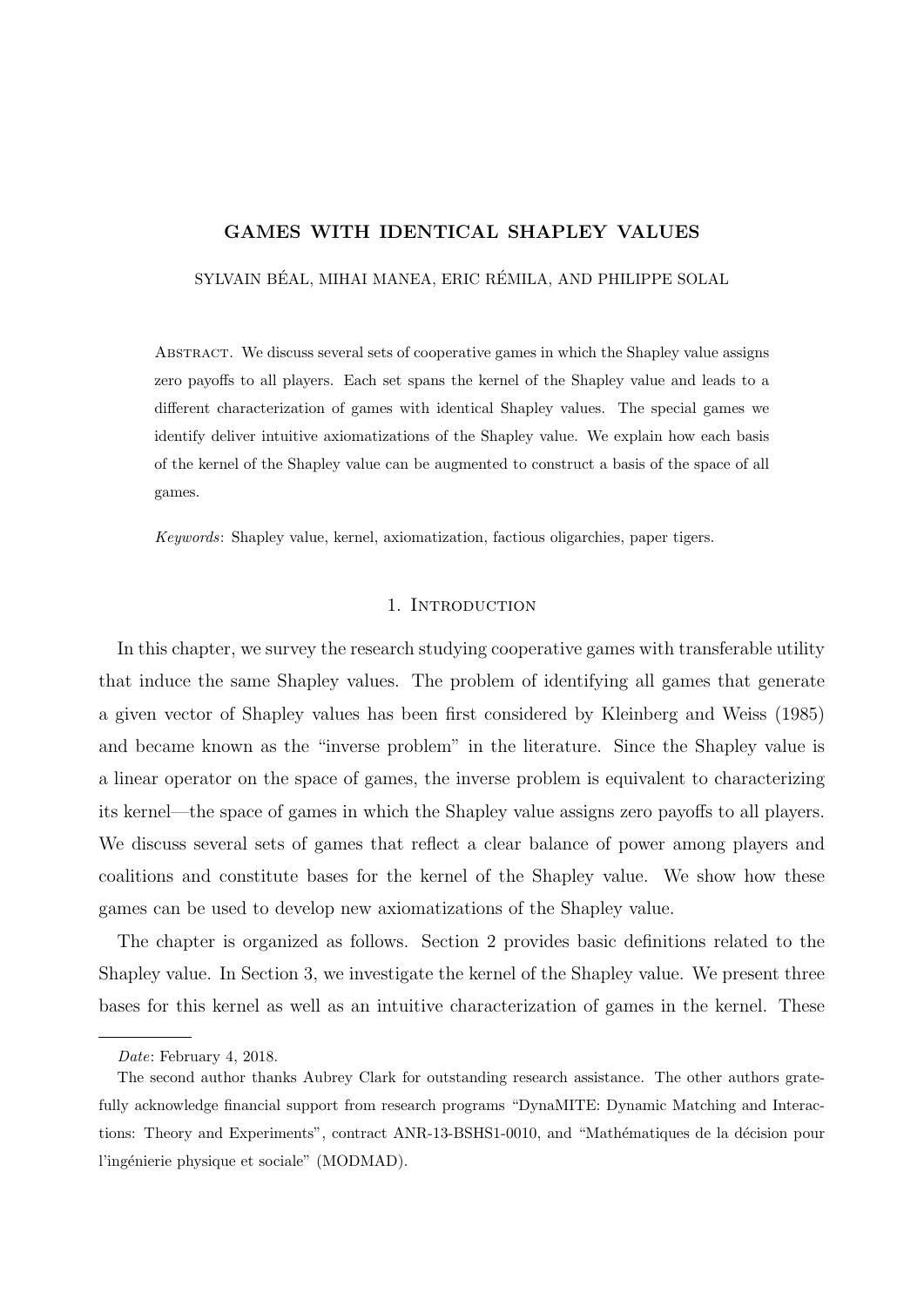classes of games lead to natural axiomatizations of the Shapley value, which we present in Section 4. In Section 5, we discuss how the bases for the kernel of the Shapley value can be completed to construct bases for the space of all games. Section 6 surveys alternative bases for the kernel of the Shapley value from the literature. Section 7 explores other interesting games that belong to the kernel of the Shapley value. Finally, Section 8 provides proofs of the new results and Section 9 concludes.

#### 2. The Shapley Value

Fix a set N of  $n \geq 2$  players. A coalition is any subset of players  $S \subseteq N$ . A game v with transferable payoffs, simply called a *game* henceforth, associates a real number  $v(S)$  to any coalition  $S$ , which represents the *value* coalition  $S$  can create and share among its members  $(v(\emptyset) = 0)$ . A solution  $\psi$  assigns a payoff  $\psi_i(v)$  to each player  $i \in N$  for every game v. The kernel  $\mathcal{K}(\psi)$  of a solution  $\psi$  is the space of games in which  $\psi$  assigns 0 payoffs to all players:  $\mathcal{K}(\psi) = \{v | \psi_i(v) = 0, \forall i \in N\}.$ 

Shapley (1953) proposed the following solution  $\phi$ :

(1) 
$$
\phi_i(v) = \sum_{S \subseteq N \setminus \{i\}} \frac{|S|!(|N|-|S|-1)!}{|N|!} (v(S \cup \{i\}) - v(S)), \forall i \in N.
$$

This solution, now known as the Shapley value, has the following interpretation. If players are ordered randomly (all orderings being equally likely), then  $\phi_i(v)$  represents the expected marginal contribution of player  $i$  to the coalition formed by his predecessors. The Shapley value has many elegant properties. For a comprehensive treatment, the reader may consult the monograph edited by Roth (1988) and the textbooks of Moulin (1988) and Osborne and Rubinstein (1994). Here we discuss only some of its properties—most of which Shapley introduced in his original paper—necessary for our analysis. Since these properties have been used in the context of axiomatic characterizations of the Shapley value, we refer to them as axioms.

Some preliminary definitions are necessary for stating the classic axioms. Player  $i$  is null in game v if  $v(S \cup \{i\}) = v(S)$  for all coalitions S. Players i and j are interchangeable in v if  $v(S \cup \{i\}) = v(S \cup \{j\})$  for all coalitions S disjoint from  $\{i, j\}$ . A game v is inessential if  $v(S) = \sum_{i \in S} v({i})$  for all coalitions S.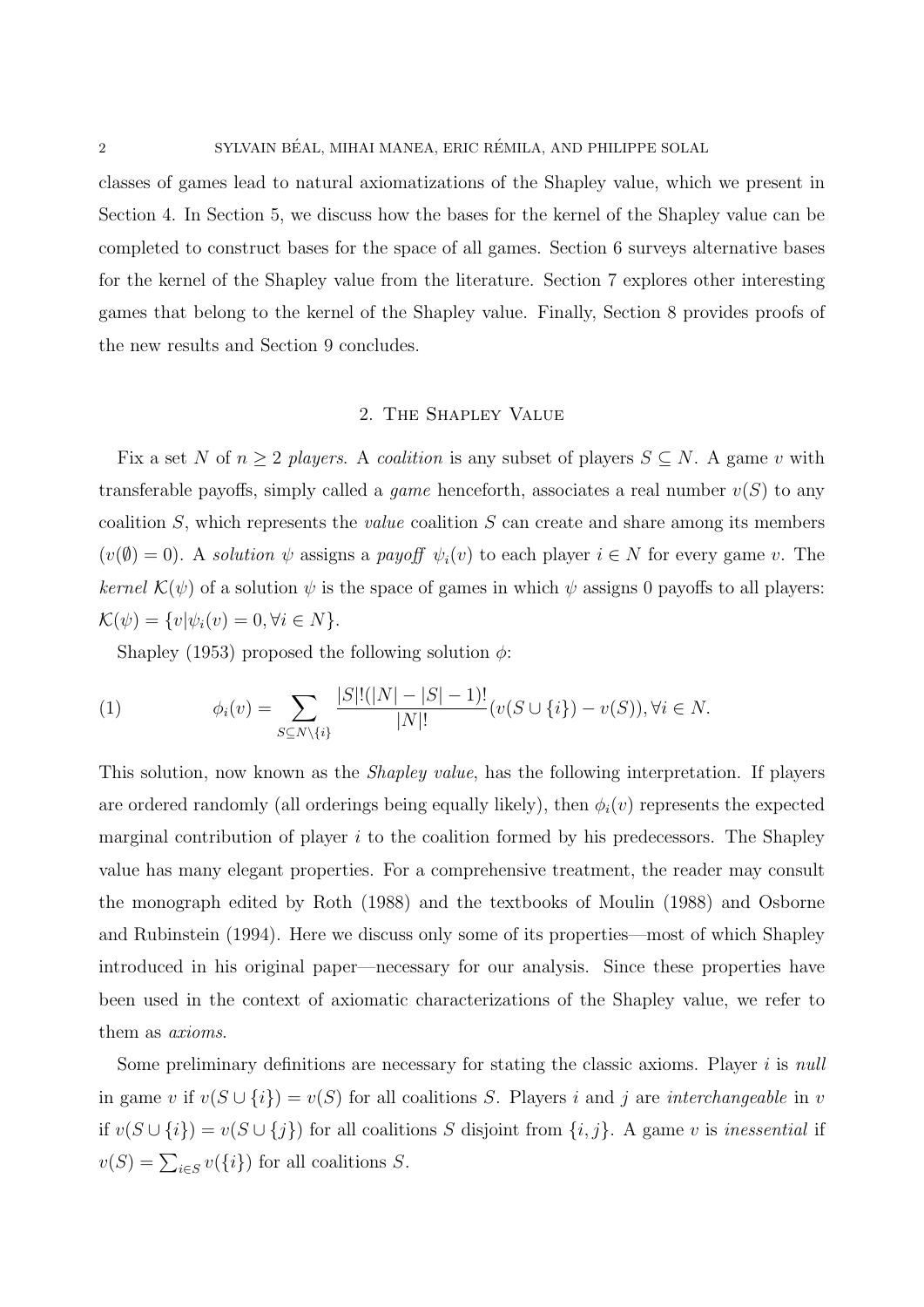Given the assumption that the empty coalition has value 0, we view games as column vectors in the linear (vector) space  $\mathbb{R}^{2^N \setminus \{\emptyset\}}$ , which has dimension  $2^n - 1$ . Likewise, we represent solutions  $(\psi_i(v))_{i\in N}$  for specific games v as column vectors in  $\mathbb{R}^N$ . Hence, for any pair of games v and w and real number  $\alpha$ ,  $v + \alpha w$  is the game in which the value of coalition S is given by  $v(S) + \alpha w(S)$ ; similarly,  $\psi(v) + \alpha \psi(w)$  denotes the vector  $(\psi_i(v) + \alpha \psi_i(w))_{i \in N}$ . We use the notation 0 for the zero vector in either  $\mathbb{R}^{2^N \setminus \{\emptyset\}}$  or  $\mathbb{R}^N$  (the dimension will be clear from the context).

It is well-known that the Shapley value  $\phi$  satisfies the following axioms.

**Axiom** (Null). Solution  $\psi$  satisfies the *null axiom* if  $\psi_i(v) = 0$  whenever player i is null in game v.

**Axiom** (Linearity). Solution  $\psi$  satisfies the *linearity axiom* (or is *linear*) if  $\psi(v + \alpha w) =$  $\psi(v) + \alpha \psi(w)$  for every pair of games v and w and real number  $\alpha$ .

**Axiom** (Symmetry). Solution  $\psi$  satisfies the *symmetry axiom* if  $\psi_i(v) = \psi_j(v)$  whenever players  $i$  and  $j$  are interchangeable in game  $v$ .

**Axiom** (Inessential). Solution  $\psi$  satisfies the *inessential axiom* if  $\psi_i(v) = v(\{i\})$  for all  $i \in N$  in every inessential game v.

In his original paper, Shapley identified a salient basis for the linear space of all games unanimity games—which also plays an important role in our analysis. For every non-empty coalition T, the unanimity game  $u^T$  with ruling coalition T is specified as follows:

$$
u^T(S) = \begin{cases} 1 & \text{if } S \supseteq T \\ 0 & \text{otherwise.} \end{cases}
$$

Shapley proved that the  $2^n-1$  games  $(u^T)_{T\in 2^N\setminus\{\emptyset\}}$  are linearly independent and thus  $(u^T)_{T\in 2^N\setminus\{\emptyset\}}$ constitutes a basis for the  $(2^{n} - 1)$ -dimensional space of games  $\mathbb{R}^{2^{N}\setminus\{\emptyset\}}$ .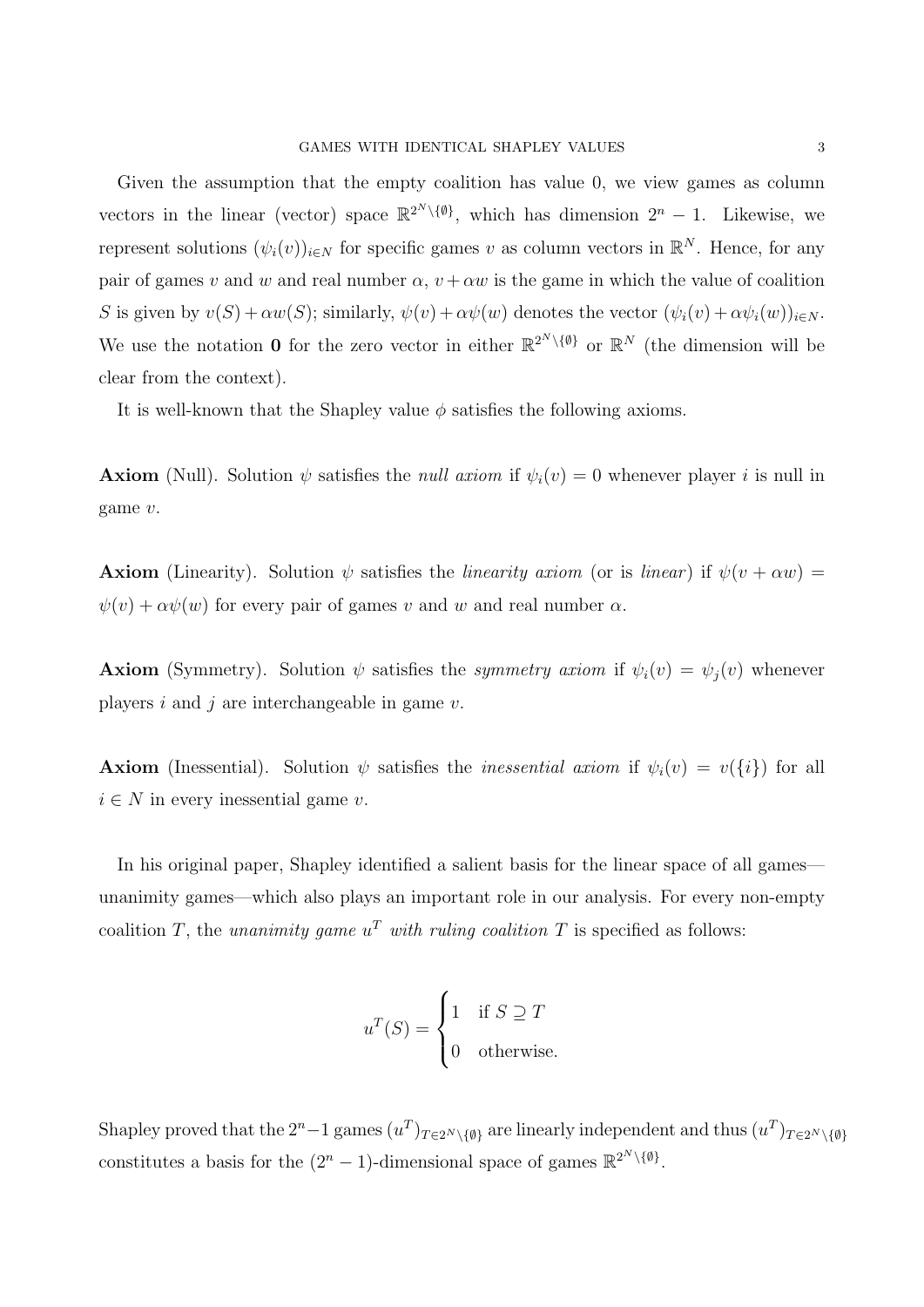#### 3. The Kernel of the Shapley Value

Given the natural embedding of games and solutions in the corresponding linear spaces, the Shapley value can be expressed as  $\phi(v) = Av$ , where A is an  $n \times (2^n - 1)$  matrix that reflects the coefficients from formula (1). For inessential games v, we have  $Av = \phi(v)$  $(v({i}))_{i\in\mathbb{N}}$  because the Shapley value satisfies the inessential axiom. Since the space of vectors  $(v({i}))_{i\in N}$  derived from inessential games v has dimension n, the matrix A must have full row rank equal to n. It follows that, as Kleinberg and Weiss (1985) noted, the set of games in which all players have Shapley value 0—the kernel  $\mathcal{K}(\phi) = \{v | Av = 0\}$ —is a linear subspace of  $\mathbb{R}^{2^N \setminus \{\emptyset\}}$  of dimension  $2^n - n - 1$ .

In what follows, we construct several sets of games, each spanning a space of dimension  $2^{n} - n - 1$ , in which all players have Shapley value 0. Since  $\mathcal{K}(\phi)$  has dimension  $2^{n} - n - 1$ and contains each set of games, we conclude that every set spans the full space  $\mathcal{K}(\phi)$ .

An *oligarchy* is any coalition that consists of at least two players. The members of an oligarchy are called *oligarchs*. Let  $\mathcal O$  denote the set of oligarchies,  $\mathcal O = \{O \subseteq N | |O| \geq 2\}.$ We define multiple games for every oligarchy O.

The *dog eat dog game*  $\underline{w}^O$  for oligarchy O is specified by

$$
\underline{w}^O(S) = \begin{cases} 1 & \text{if } |S \cap O| = 1 \\ 0 & \text{otherwise.} \end{cases}
$$

This game has been introduced by Yokote (2015) and is called the commander game in the follow-up paper of Yokote et al. (2016).

The *scapegoat game*  $\bar{w}^O$  for oligarchy O is specified by

$$
\overline{w}^O(S) = \begin{cases} 1 & \text{if } |S \cap O| = |O| - 1 \\ 0 & \text{otherwise.} \end{cases}
$$

This game first appears in the study of Béal et al. (2016).

In the games constructed above, oligarchs have some power and are instrumental for value creation but the oligarchy is factious and cannot cooperate effectively to realize any value. In dog eat dog games, a coalition creates value only if it includes a single oligarch—the fierce "dog." In scapegoat games, a coalition generates value only if it contains all but one oligarch—the "scapegoat."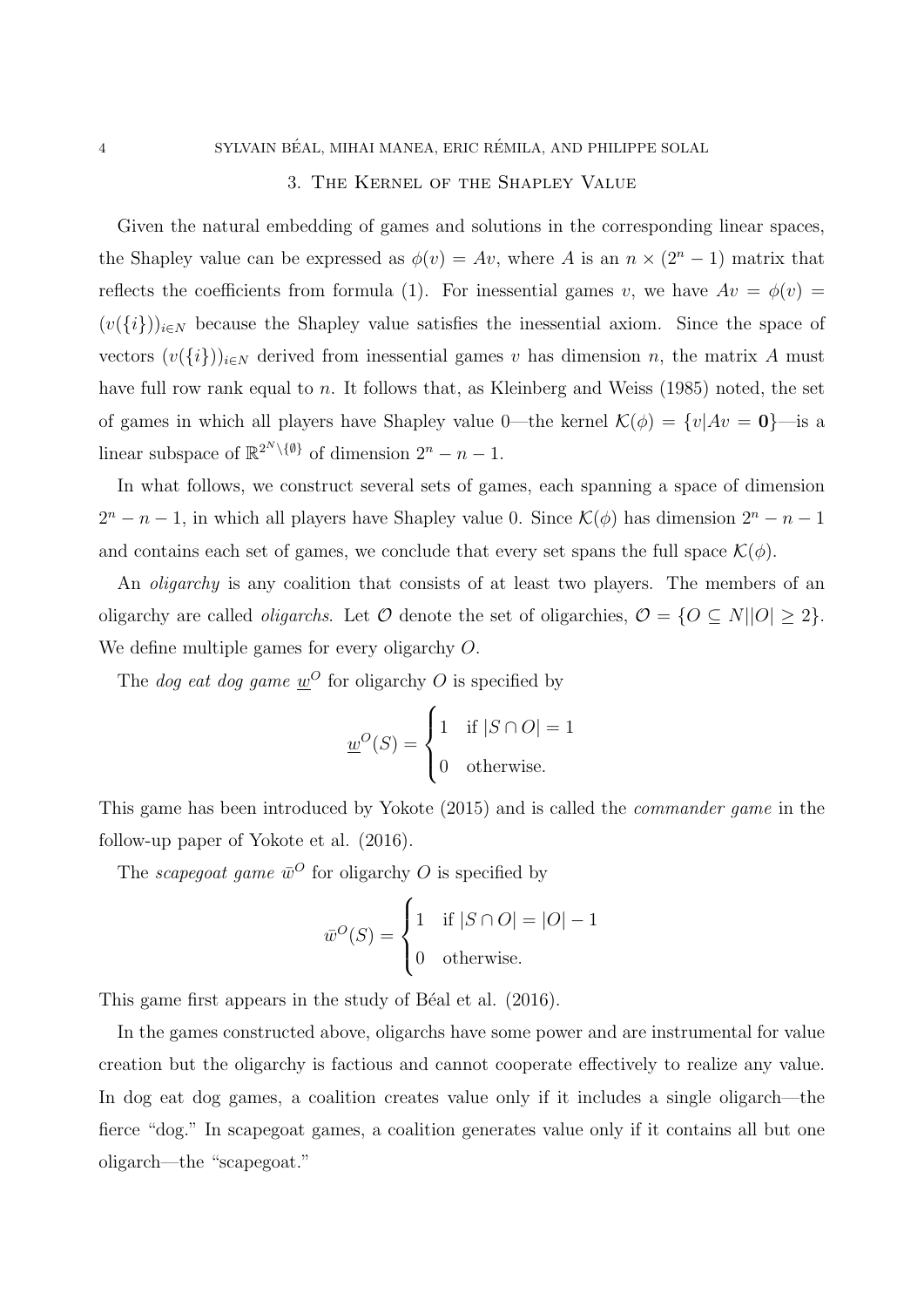Yokote and Funaki (2015) construct a more general set of games with disharmonious oligarchies as follows. The *factious oligarchic game* for oligarchy O with *parameter*  $k$  (1  $\leq$  $k \leq |O|-1$ ) is given by

$$
w_k^O(S) = \begin{cases} 1 & \text{if } |S \cap O| = k \\ 0 & \text{otherwise.} \end{cases}
$$

In order to generate a basis for the kernel of the Shapley value, we allow for any variation in the parameter k as a function of the oligarchy O. Let  $f : \mathcal{O} \to \{1, 2, ..., n-1\}$  be a function such that  $1 \leq f(0) \leq |O|-1$  for all  $O \in \mathcal{O}$ . The family of factious oligarchic games  $(w_f^O)_{O \in \mathcal{O}}$  with power structure f is specified by  $w_f^O := w_{f(O)}^O$  (with a slight abuse of notation). Note that dog eat dog games and scapegoat games are families of factious oligarchic games with special power functions f—the former specified by  $f(O) = 1$  for all  $O \in \mathcal{O}$ , and the latter by  $f(O) = |O| - 1$  for all  $O \in \mathcal{O}$ .

As Yokote (2015), Yokote and Funaki (2015), Yokote et al. (2016), and Béal et al. (2016) show, every player has Shapley value 0 in all types of oligarchic games defined above. To see this, consider the factious oligarchic game  $w_k^O$  for oligarchy O with parameter  $k \leq |O|-1$ . In  $w_k^O$ , all players in  $N \setminus O$  are null and must obtain Shapley value 0 since  $\phi$  satisfies the null axiom. All oligarchs are interchangeable in  $w_k^O$  and should obtain the same Shapley value because  $\phi$  satisfies the symmetry axiom. The common Shapley value of the oligarchs must be 0 because  $w_k^O(N) = 0$ . Since  $\phi$  is linear and  $\phi(w) = \mathbf{0}$  for all games w defined above, the Shapley value satisfies the following axioms.

**Axiom** (Dog Eat Dog). Solution  $\psi$  satisfies the *dog eat dog axiom* if  $\psi(v) = \psi(v + \alpha w)$  for every game v, any dog eat dog game w, and all real numbers  $\alpha$ .

**Axiom** (Scapegoat). Solution  $\psi$  satisfies the *scapegoat axiom* if  $\psi(v) = \psi(v + \alpha w)$  for every game v, any scapegoat game w, and all real numbers  $\alpha$ .

**Axiom** (Factious Oligarchy). Solution  $\psi$  satisfies the *factious oligarchy axiom* if there exists a power structure f such that  $\psi(v) = \psi(v + \alpha w)$  for every game v, any factious oligarchic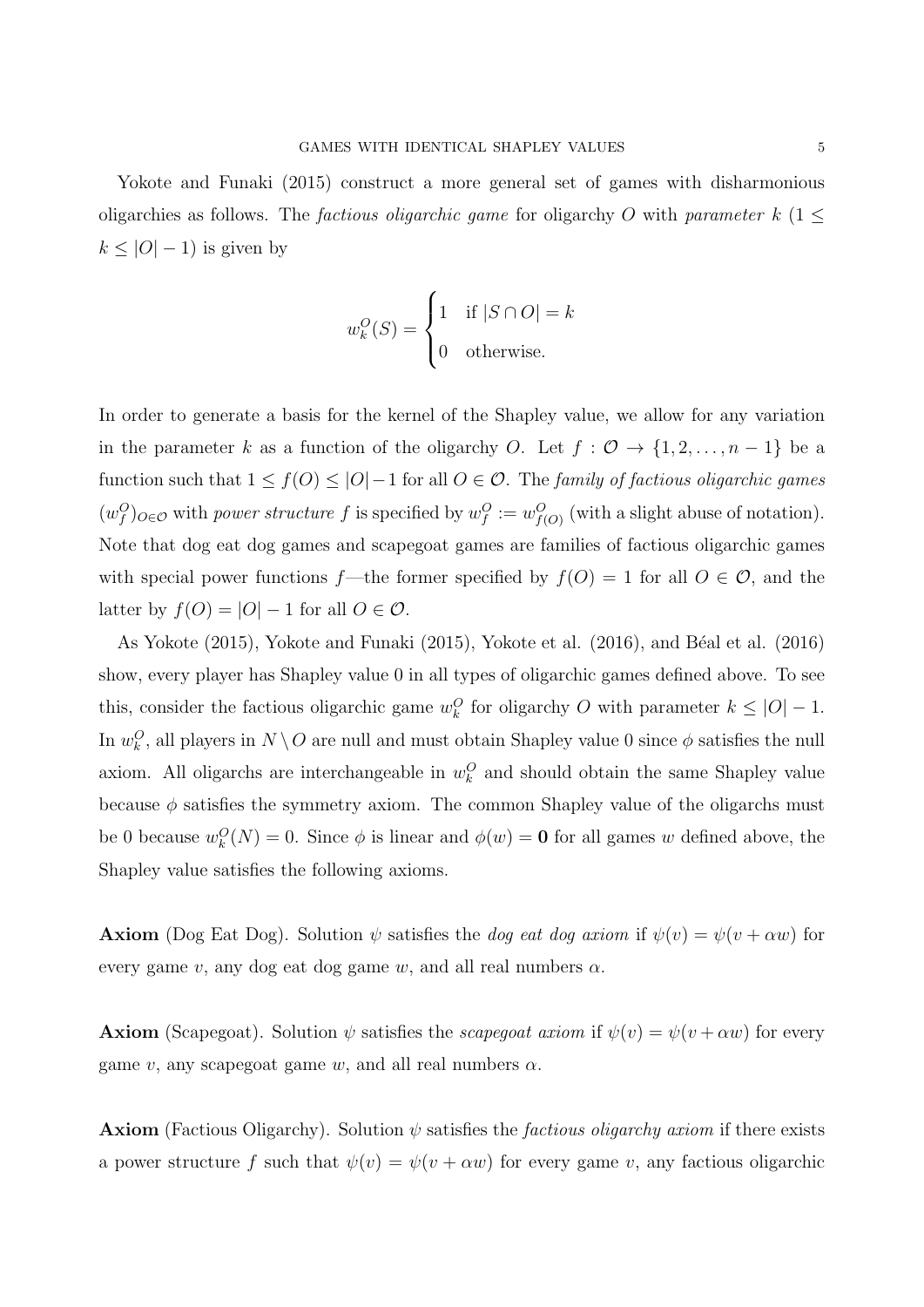game w with power structure f, and all real numbers  $\alpha$ .

The intuition for each of the three axioms is that changing the cooperation structure by adding disharmonious oligarchies should not affect the division of payoffs. Note that a solution  $\psi$  satisfies the dog eat dog, scapegoat, or factious oligarchy axiom if and only if  $\psi(v) = \psi(v + w)$  for every game v and all games w that are linear combinations of dog eat dog, scapegoat, or factious oligarchic games, respectively.

We next introduce a set of games inspired by Hamiache  $(2001)$  and Béal et al.  $(2016)$ . A synergy function is a game  $\pi$  with the property that  $\pi({i}) = 0$  for all  $i \in N$ . The paper *tiger game* with synergy  $\pi$  is defined by

$$
w^{\pi}(S) = \sum_{i \in N} (\pi(S \cup \{i\}) - \pi(S)) \ (= \sum_{i \in N \setminus S} (\pi(S \cup \{i\}) - \pi(S))).
$$

The interpretation of this game is that every player  $i$  is by nature a solitary "tiger", which can add synergies to any group  $S$  that excludes him. However, the synergy of the expanded group  $S \cup \{i\}$  supersedes the original synergy of S, rendering i a "paper tiger." Since only outsiders add value to coalitions, all synergies "wash out" for the grand coalition,  $w^{\pi}(N) = 0$ .

The set of paper tiger games constitutes a linear subspace of  $\mathbb{R}^{2^N \setminus \{\emptyset\}}$  that has dimension at most  $2^{n} - n - 1$  because each component of any element  $(w^{\pi}(S))_{S \in 2^{N} \setminus \{\emptyset\}}$  is a linear function of the  $2^{n} - n - 1$  variables  $(\pi(S))_{S \in \mathcal{O}}$ . Béal et al. (2016) remark that for any oligarchy O, the paper tiger game  $w^{\pi}$  derived from the synergy function

$$
\pi(S) = \begin{cases} 1 & \text{if } O \subseteq S \\ 0 & \text{otherwise} \end{cases}
$$

is identical to the scapegoat game  $\bar{w}^O$ . Thus, the space of paper tiger games contains the linear space spanned by scapegoat games. Béal et al. argue that the space of scapegoat games has dimension  $2^{n} - n - 1$ , which implies that the space of paper tiger games has dimension  $2^{n} - n - 1$  and coincides with the space spanned by scapegoat games. Hence, every paper tiger game is a linear combination of scapegoat games. The linearity of the Shapley value, along with the fact that  $\phi(\bar{w}^O) = \mathbf{0}$  for all scapegoat games  $\bar{w}^O$ , implies that  $\phi(w^{\pi}) = \mathbf{0}$  for every paper tiger game  $w^{\pi}$ . Therefore, the Shapley value satisfies the following axiom, which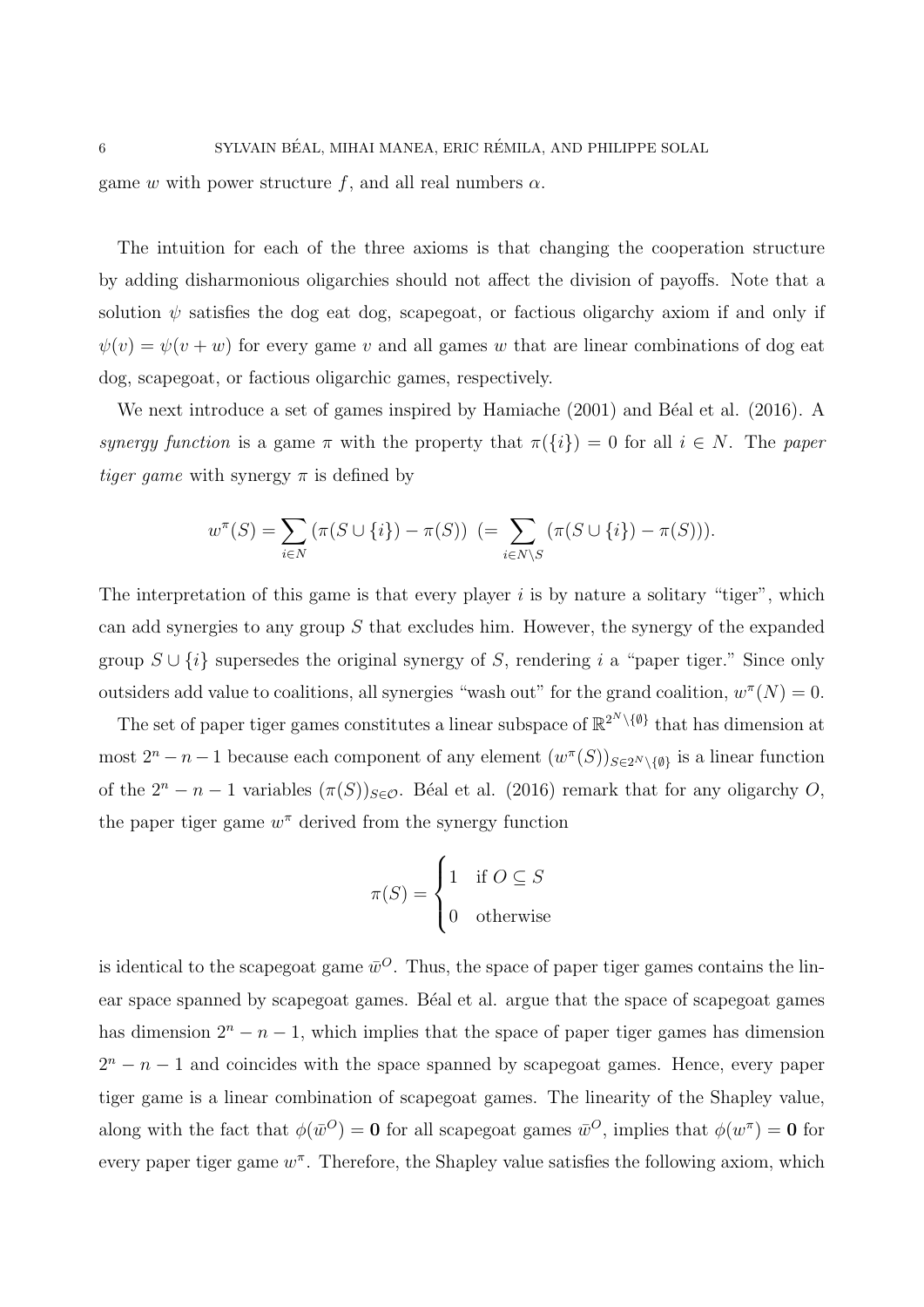captures the "paper tiger" metaphor.

**Axiom** (Paper Tiger). Solution  $\psi$  satisfies the paper tiger axiom if  $\psi(v) = \psi(v+w)$  for every game  $v$  and any paper tiger game  $w$ .

Yokote (2015) established that the set of dog eat dog games forms a basis for the kernel of the Shapley value, and B´eal et al. (2016) proved that the set of scapegoat games has the same property. Yokote and Funaki (2015) generalized these two results to families of factious oligarchic games  $(w_f^O)_{O \in \mathcal{O}}$  with special power structures f. In the analysis of Yokote and Funaki,  $f(O)$  depends only on the size of O, i.e.,  $f(O) = g(|O|)$  where g is a function from  $\{2,\ldots,n\}$  to  $\{1,\ldots,n-1\}$ . Moreover, their main result imposes the following "continuity" restriction on q:

$$
g(k-1)-1 \le g(k) \le g(k-1)+1 \text{ for } k \in \{3,\ldots,n\}.
$$

We show that neither of these restrictions is necessary for the result: the family of factious oligarchic games  $(w_f^O)_{O \in \mathcal{O}}$  is linearly independent and spans the kernel of the Shapley value for every power structure f. The proof of this result relies on a new basis of the set of all games consisting of games with oligarchic structures we develop in Section 5 (see Theorem 3).

**Theorem 1.** The set of dog eat dog games constitutes a basis for the linear space  $\mathcal{K}(\phi)$ , and the same is true about the set of scapegoat games. More generally, the family of factious oligarchic games with any power structure forms a basis for  $\mathcal{K}(\phi)$ . Furthermore,  $\mathcal{K}(\phi)$  is given by the set of paper tiger games.

Section 8 at the end of the chapter provides the proof of Theorem 1. We next present two corollaries that invoke paper tiger games. In light of Theorem 1, we can restate either corollary using a linear combination of each type of oligarchic game in lieu of the paper tiger game. The first corollary follows from the linearity of the Shapley value.

Corollary 1. Games v and w yield identical Shapley values if and only if their difference  $v - w$  is a paper tiger game.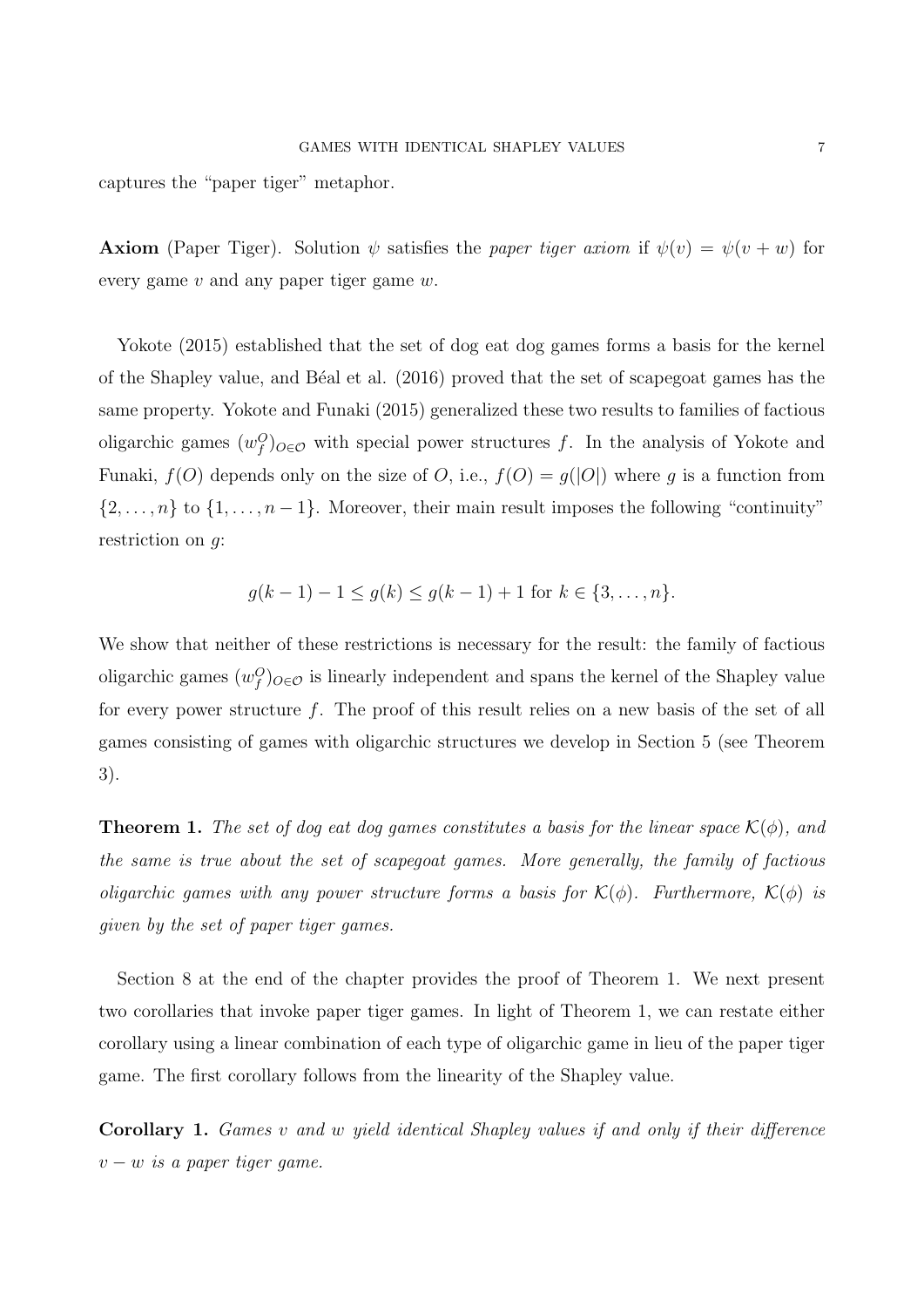Fix a game v. The *Shapley inessential game w of v* is defined by  $w(S) = \sum_{i \in S} \phi_i(v)$ for all coalitions S. Since the Shapley value satisfies the inessential axiom, we have that  $\phi_i(w) = w(\{i\}) = \phi_i(v)$  for all  $i \in N$ . Then the linearity of the Shapley value implies that  $\phi(v-w) = 0$ . Thus, as Kleinberg and Weiss (1985) observed, the game v can be decomposed into its Shapley inessential game w and the game  $v - w$ , which is an element of  $\mathcal{K}(\phi)$ . This conclusion leads to another corollary of Theorem 1.

#### Corollary 2. Every game is the sum of its Shapley inessential game and a paper tiger game.

#### 4. Axiomatizations of the Shapley Value Based on Its Kernel

If a solution  $\psi$  is pinned down for inessential games by the inessential axiom, and the addition of games in  $\mathcal{K}(\phi)$  does not affect the solution as implied by any of the dog eat dog, scapegoat, factious oligarchy, or paper tiger axioms, then  $\psi$  must coincide with the Shapley value  $\phi$ . This observation, along with Theorem 1 and Corollary 2, lead to four axiomatizations of the Shapley value.

**Theorem 2.** A solution is the Shapley value if and only if it satisfies the inessential axiom and any one of the dog eat dog, scapegoat, factious oligarchy, and paper tiger axioms.

We finally comment on a connection between our paper tiger axiom and an axiom due to Hamiache (2001). Derive a synergy function  $\pi_v$  from a game v as follows:

(2) 
$$
\pi_v(S) = v(S) - \sum_{i \in S} v(\{i\}).
$$

Let  $w^{\pi_v}$  denote the paper tiger game with synergy  $\pi$ , and define the game  $v_\lambda = v + \lambda w^{\pi_v}$ , where  $\lambda$  is a positive real number. Algebra leads to

$$
v_{\lambda}(S) = v(S) + \lambda \sum_{i \in N \setminus S} \left( v(S \cup \{i\}) - v(S) - v(\{i\}) \right), \forall S \subseteq N.
$$

Since  $w^{\pi_v}$  is a paper tiger game, Theorem 2 implies that the games v and  $v_\lambda$  have the same Shapley value for every  $\lambda$ . Hamiache (2001) uses this property, coined *associated consistency*, to develop a characterization of the Shapley value. In addition to the inessential axiom, his characterization requires a continuity axiom because associated consistency is a weaker version of our paper tiger axiom that applies only to pairs of games  $(v, \lambda w^{\pi_v})$  for which the synergy function  $\pi_v$  has the special relation to v described by formula (2).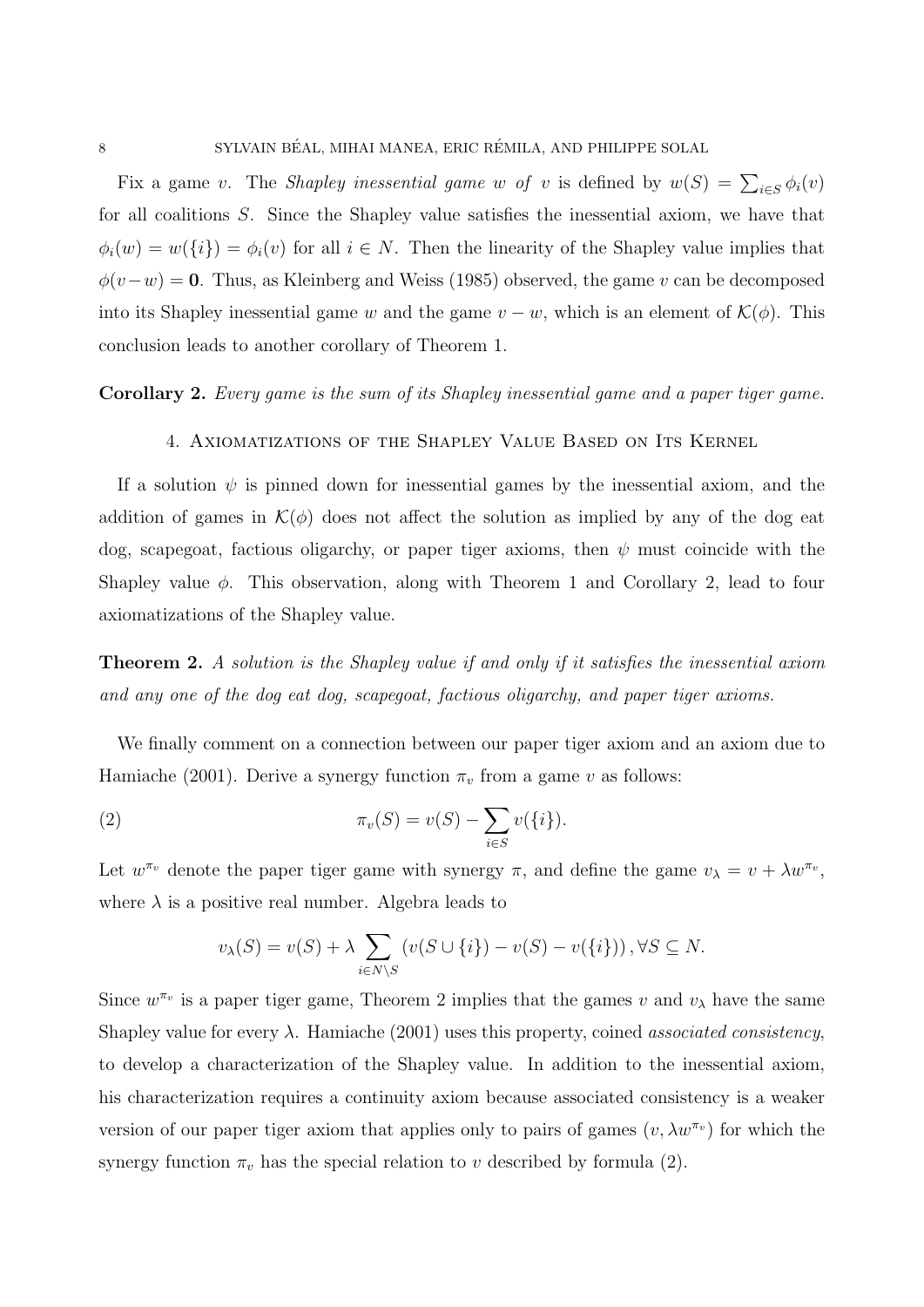To obtain an alternative proof of Hamiache's result, B´eal et al. (2016) remark that the matrix associated with the linear transformation  $v \to w^{\pi_v}$  is upper triangular when expressed in the basis of unanimity games. Its kernel is formed by the set of inessential games, and all its non-zero eigenvalues are negative. This ensures that, for sufficiently small  $\lambda$ , the sequence generated by the iteration of the transformation  $v \to v_\lambda$  converges to an inessential game  $v^\infty$ for every first term v. The associated consistency and continuity of the solution  $\psi$  are used to conclude that  $\psi(v) = \psi(v^{\infty})$ . If  $\psi$  satisfies the inessential axiom, then  $\psi_i(v) = \psi_i(v^{\infty}) =$  $v^{\infty}(\{i\})$  for all players *i*, which proves that  $\psi(v)$  is uniquely determined.

Kleinberg (2017) extends the work of Hamiache (2001) by exploring linear and anonymous solutions (called *membership solutions*) other than the Shapley value that satisfy associated consistency. A solution is anonymous if a change in the label of the players has no effect on the solution. Note that the equal division solution, which divides the value of the grand coalition evenly among all players, is linear and anonymous and satisfies associated consistency. Kleinberg proves that a solution is linear and anonymous and satisfies associated consistency if and only if it is a linear combination of the Shapley value and the equal division solution. An equivalent statement of this result is that a linear and anonymous solution satisfies associated consistency if and only if its kernel contains the kernel of the Shapley value.

#### 5. Bases for the Space of Games

Recall that Shapley (1953) showed that the set of unanimity games  $(u^T)_{T \in 2^N \setminus \{\emptyset\}}$  constitutes a basis for the space of all games. We construct a rich class of new bases for the space of games by expanding the set of oligarchic games from Section 3. Specifically, we allow for "singleton oligarchies"  $O = \{i\}$  and consider the possibility that oligarchies are functional, so parameter k in the specification of the corresponding game  $w_k^O$  can take the value  $|O|$ (which is necessary for singleton oligarchies to generate a game different from 0). Therefore, we redefine an *oligarchy* to be any nonempty coalition  $O \subseteq N$  and specify the *oligarchic game* for oligarchy  $O$  with *parameter*  $k$  as in Section 3,

$$
w_k^O(S) = \begin{cases} 1 & \text{if } |S \cap O| = k \\ 0 & \text{otherwise} \end{cases}
$$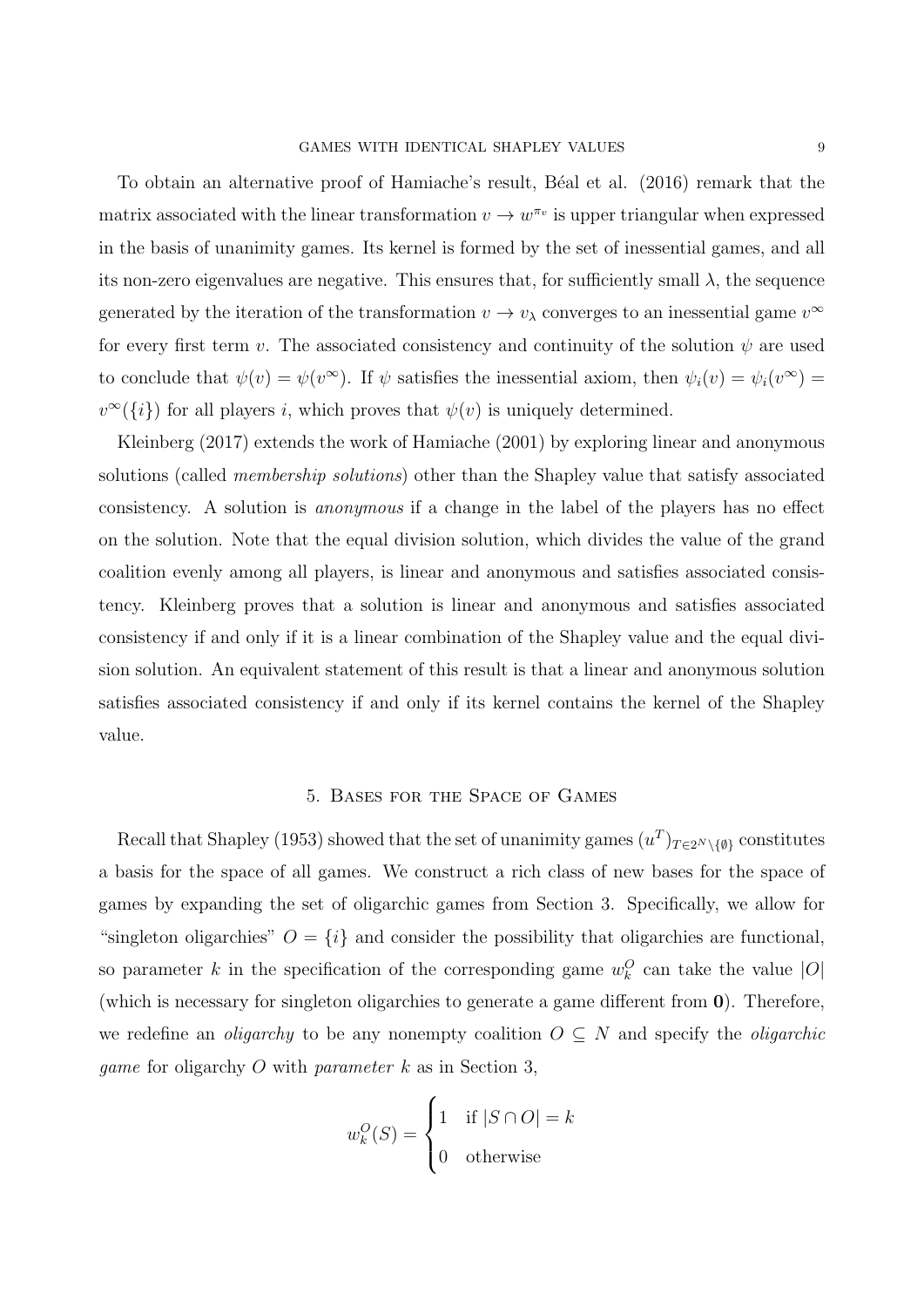for  $1 \leq k \leq |O|$ , with the novelty that  $k = |O|$  is an admissible parameter. Power functions need to be adjusted accordingly—f :  $2^N \setminus \{0\} \rightarrow \{1, 2, ..., n\}$  is a power function if  $1 \leq$  $f(O) \leq |O|$  for all  $O \in 2^N \setminus \{\emptyset\}$ . The *family of oligarchic games*  $(w_f^O)_{O \in 2^N \setminus \{\emptyset\}}$  with *power* structure f is specified as before,  $w_f^O := w_{f(O)}^O$ .

By definition, for singleton coalitions  $O = \{i\}$ , every power function f satisfies  $f(\{i\}) = 1$ and  $w_f^{\{i\}} = u^{\{i\}}$ . In general,  $w_{|O|}^O := u^O$  for all oligarchies O. Thus, the new oligarchic games added to the set of factious ones are exactly the unanimity games. Note that the Shapley value for the unanimity game  $u^O$  is given by

$$
\phi_i(u^O) = \begin{cases} 1/|O| & \text{if } i \in O \\ 0 & \text{if } i \in N \setminus O. \end{cases}
$$

Hence, the newly added games do not belong to the kernel of the Shapley value. We establish that the family of oligarchic games with any power structure constitues a basis of the space of games, which generalizes the main result of Yokote and Funaki (2015) as discussed in Section 3.

**Theorem 3.** For any power structure f, the set of oligarchic games  $(w_f^O)_{O \in 2^N \setminus \{\emptyset\}}$  forms a basis for the space of all games.

The proof of the theorem can be found in Section 8. The key ingredient of the proof is a representation of the oligarchic game for oligarchy  $O$  with parameter  $k$  in the basis of unanimity games,

$$
w_k^O = \sum_{S \subseteq O, |S| \ge k} (-1)^{|S| - k} \binom{|S|}{k} u^S.
$$

The coefficient of the game  $u<sub>S</sub>$  in the unique linear decomposition of any game v in the basis  $(u^T)_{T\in 2^N\setminus\{\emptyset\}}$  is known as the *Harsanyi (1959) dividend* of coalition S in game v. Hence, the identity above shows that the Harsanyi dividend of coalition  $S$  in the oligarchic game  $w_k^O$  is  $(-1)^{|S|-k} { |S| \choose k}$  for  $S \subseteq O, |S| \ge k$  and 0 otherwise. We then reach the desired conclusion by noting that the linear transformation  $(u^T)_{T \in 2^N \setminus \{\emptyset\}} \to (w_f^O)_{O \in 2^N \setminus \{\emptyset\}}$  derived from the identity above is captured by a lower-triangular matrix with non-zero diagonal elements.

We can build an alternative basis for the space of games by augmenting any basis of the  $(2^{n} - n - 1)$ -dimensional kernel  $\mathcal{K}(\phi)$  of the Shapley value identified in Theorem 1 with any collection of n linearly independent games that span a space whose only intersection with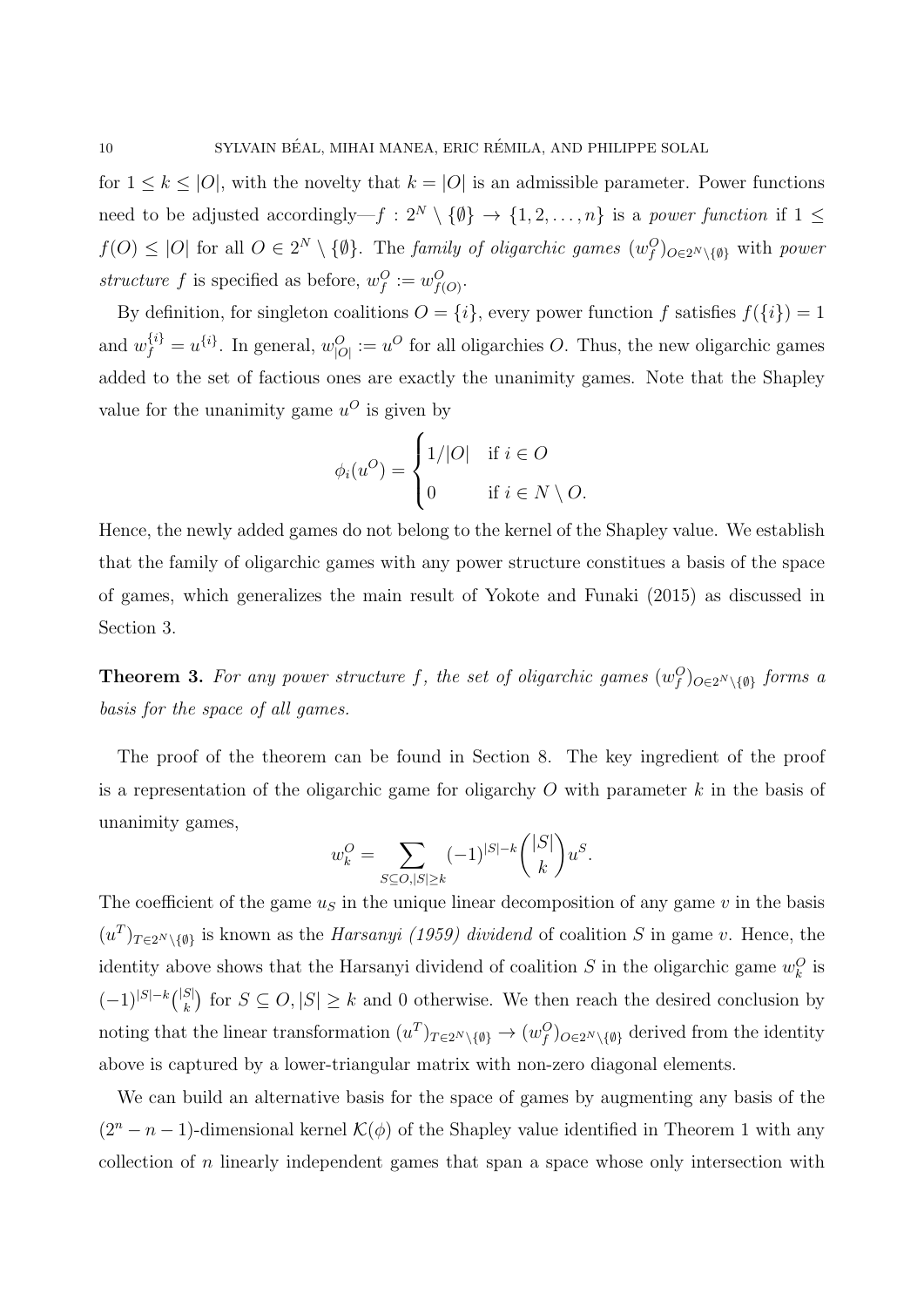$\mathcal{K}(\phi)$  is game 0. One obvious selection for the *n* games is the set of degenerate unanimity games with singleton ruling coalitions,  $(u^{i})_{i \in N}$ , which we call *trivial* games. By Theorem 3, trivial games are linearly independent and span the space of inessential games. Since  $\phi(v) = (v(\{i\}))_{i \in N}$  for every inessential game v, the intersection of the set of inessential games and the kernel of the Shapley value is  $\{0\}$ . It follows that any basis of  $\mathcal{K}(\phi)$  described in Theorem 1 along with the collection of trivial games forms a basis for the set of all games. In a result related to Corollary 2, Yokote et al. (2016) show that the coefficient of the trivial game  $u^{\{i\}}$  in the decomposition of any game in each of these bases coincides with the Shapley value of player i. To see this, note that the discussion above implies that every game  $v$  can be uniquely decomposed as a linear combination of games in any basis of  $\mathcal{K}(\phi)$  and trivial games  $u^{\{j\}}$  for  $j \in N$ . Let  $\alpha_j$  denote the coordinate of  $u^{\{j\}}$  in the decomposition of v. Then, the linearity of the Shapley value  $\phi$  leads to

$$
\phi_i(v) = \sum_{j \in N} \alpha_j \phi_i(u^{\{j\}}), \forall i \in N.
$$

For any  $j \in N$ , since  $u^{\{j\}}$  is an inessential game, we have  $\phi_j(u^{\{j\}}) = u^{\{j\}}(\{j\}) = 1$  and  $\phi_i(u^{\{j\}}) = u^{\{j\}}(\{i\}) = 0$  for  $i \in N \setminus \{j\}$ . Therefore,  $\phi_i(v) = \alpha_i$  for all  $i \in N$ , as asserted. The following theorem collects results from Yokote and Funaki (2015) and Yokote et al. (2016).

Theorem 4. The collection of trivial games and each family of factious oligarchic games with any power structure constitutes a basis for the space of all games. In every such basis, the coefficient of each trivial game in the decomposition of any given game coincides with the Shapley value of the corresponding player in that game.

#### 6. Other Bases

Kleinberg and Weiss (1985) provided the first characterization of the kernel of the Shapley value as a direct sum decomposition of linear spaces. Each game in their decomposition assigns non-zero values only to singletons or coalitions of a fixed size. Their decomposition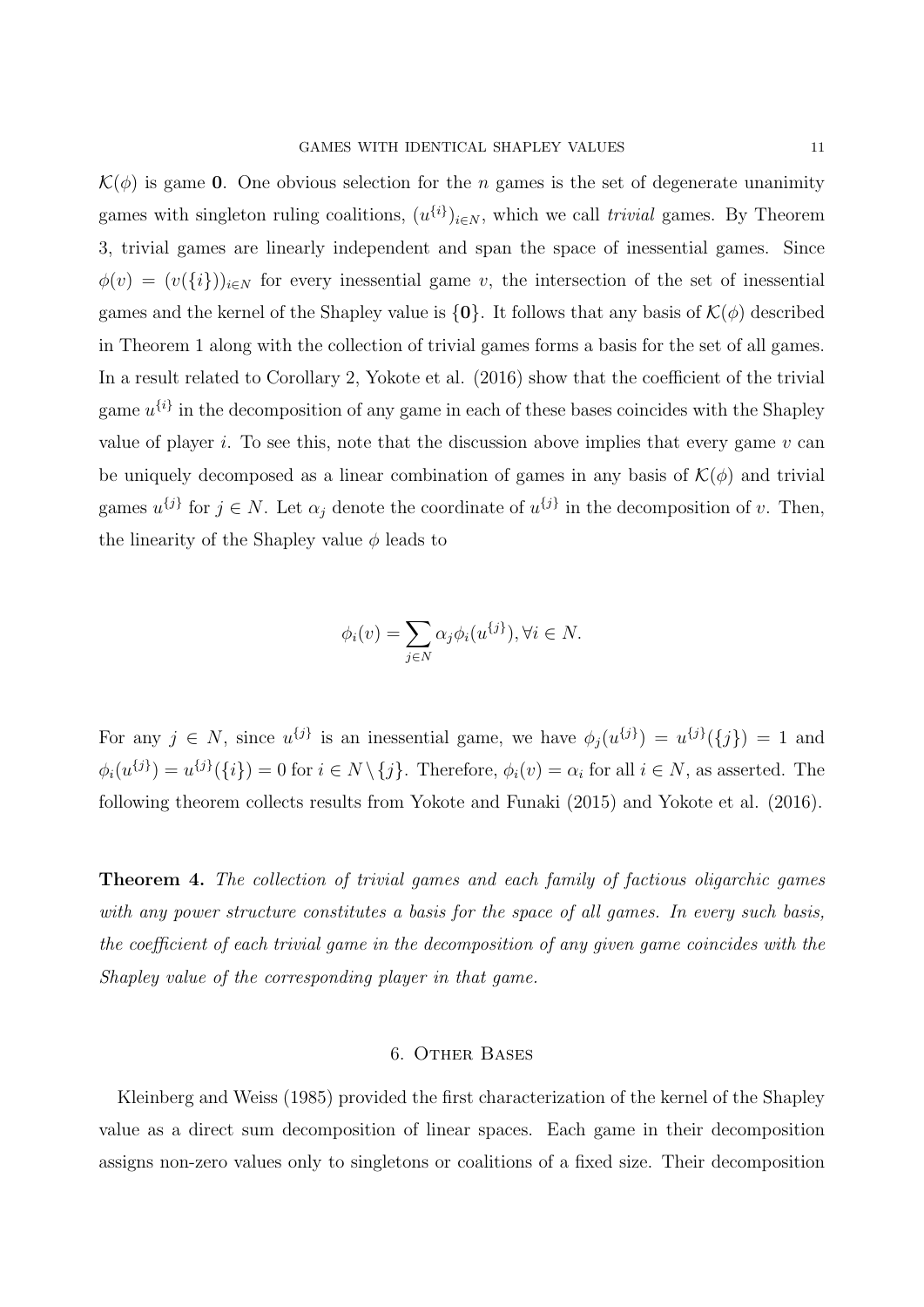consists of three types of games:

$$
\{v|v(S) = v(S') \text{ if } |S| = |S'| = k; v(S) = 0 \text{ if } |S| \neq k\} \text{ for } 1 \leq k \leq n - 1,
$$
  

$$
\{v|\sum_{i \in N} v(\{i\}) = 0; v(S) = -\sum_{i \in S} v(\{i\}) \text{ if } |S| = k; v(S) = 0 \text{ if } |S| \neq 1, k\} \text{ for } 2 \leq k \leq n - 1,
$$
  

$$
\{v|v(S) = 0 \text{ if } |S| \neq k; \sum_{i \in S} v(S) = 0, \forall i \in N\} \text{ for } 2 \leq k \leq n - 1.
$$

Dragan et al. (1989) develop a different basis for the space of games building on the potential value of Hart and Mas-Colell (1989). Recall that the potential  $P(S, v)_{S\subseteq N}$  of a game  $v$  is defined recursively by

$$
P(S, v) = \frac{1}{|S|} (v(S) + P(S \setminus \{i\}, v))
$$

with the initial condition  $P(\emptyset, v) = 0$ . Hart and Mas-Colell showed that the Shapley value can be computed as

$$
\phi_i(v) = P(N, v) - P(N \setminus \{i\}, v), \forall i \in N.
$$

Dragan et al. pointed out that the potential function  $P$  can be interpreted as a linear endomorphism on the space of games, and hence one can derive a basis for this space by identifying a game  $w^T$  for every nonempty coalition T with the property that  $P(T, w^T) = 1$ and  $P(S, w^T) = 0$  if  $S \neq T$ . They found that

$$
w^{T}(S) = \begin{cases} |S| & \text{if } S = T \\ -1 & \text{if } S = T \cup \{j\} \text{ with } j \notin T \\ 0 & \text{otherwise.} \end{cases}
$$

It can then be checked that the set of games  $(w^T)_{1 \leq |T| \leq n-2}$  together with the game  $w^N$  +  $\sum_{i\in\mathbb{N}} w^{\mathbb{N}\setminus\{i\}}$  forms a basis for the kernel of the Shapley value.

Another basis for the kernel of the Shapley value can be obtained by considering a generalization of the Shapley value. Recall that a solution  $\psi$  is *efficient* if the total payoffs it allocates equal to the value of the grand coalition, i.e.,  $\sum_{i\in N} \psi_i(v) = v(N)$  for all games v. The Shapley value is a prominent solution which is linear, anonymous, and efficient. Ruiz et al. (1998) show that any linear, anonymous, and efficient solution takes the form  $\phi^b$ , where

$$
\phi_i^b(v) = \sum_{S \subseteq N \setminus \{i\}} \frac{|S|!(|N|-|S|-1)!}{|N|!} (b_{|S|+1}v(S \cup \{i\}) - b_{|S|}v(S)), \forall i \in N
$$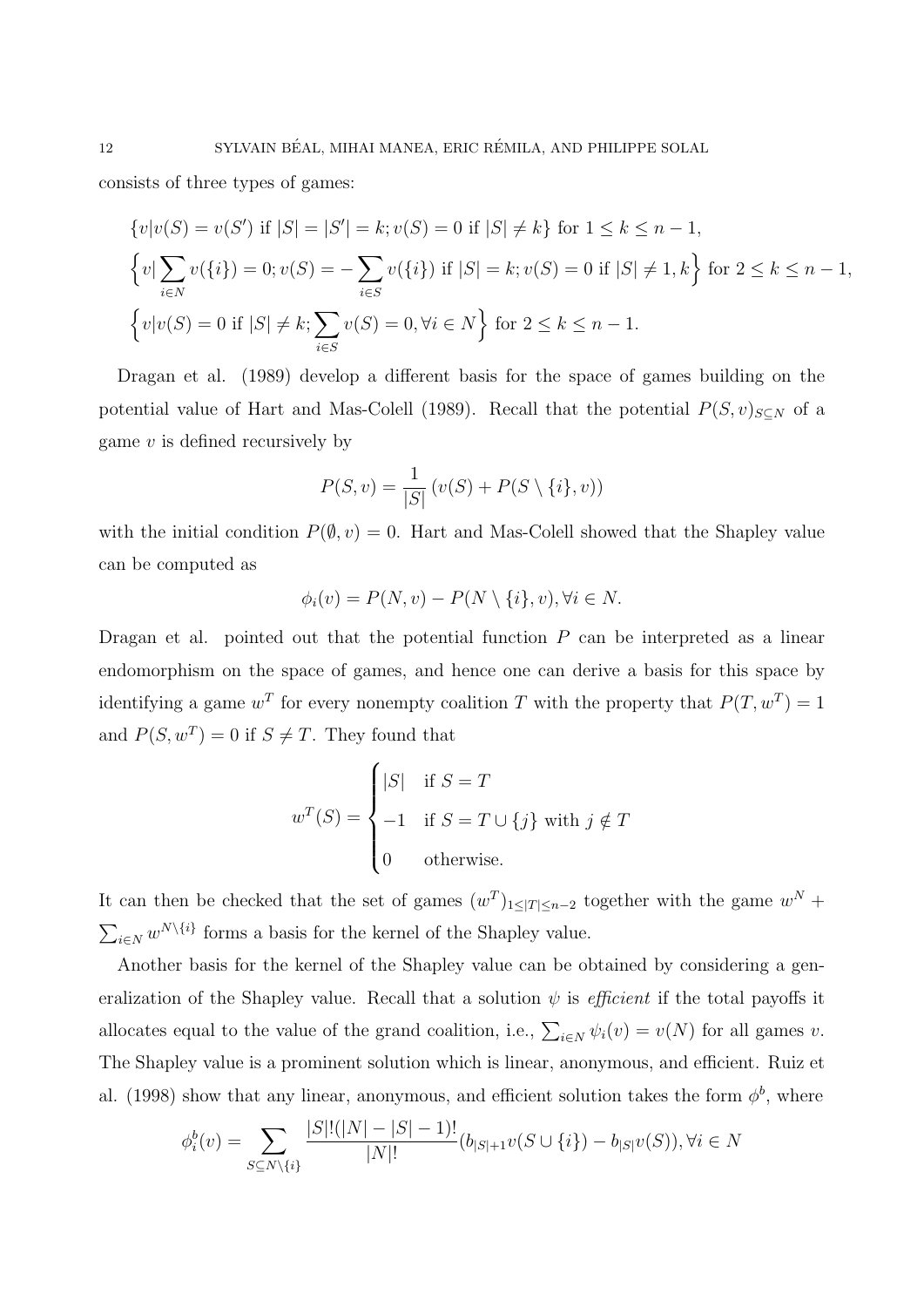for a collection of constants  $b = (b_k)_{0 \leq k \leq n}$  with  $b_n = 1$ .

Rojas and Sanchez (2016) analyze the subset of linear, anonymous, and efficient solutions  $\phi^b$  with  $b_k \neq 0$  for all k, which they call regular solutions. They provide a basis for the kernel of each regular solution  $\phi^b$  consisting of the games  $(v_T^b)_{T \subseteq N, |T| \neq 1}$  defined as follows:

$$
v_N^b(S) = \begin{cases} 1 & \text{if } |S| = 1\\ 0 & \text{otherwise} \end{cases}
$$

and for T such that  $2 \leq |T| \leq |N| - 1$ ,

$$
v_T^b(S) = \begin{cases} 1 & \text{if } |S| = 1 \text{ and } S \cap T = \emptyset \\ \frac{b_1}{b_{|T|}} \binom{|N| - 2}{|T| - 1} & \text{if } S = T \\ 0 & \text{otherwise.} \end{cases}
$$

Since the Shapley value is obtained by setting  $b_k = 1$  for all k, the collection of games  $(v_T^{(1,...,1)}$  $(T^{(1,...,1)}_{T})_{T \subseteq N, |T| \neq 1}$  is a new basis for the kernel of the Shapley value. As in Section 5, the authors further provide a basis of the space of all games by augmenting their basis of the kernel of any regular solution  $\psi^b$ . Rojas and Sanchez (2016) first prove that the kernel  $\mathcal{K}(\psi^b)$  of any such solution  $\psi^b$  has dimension  $2^n - n - 1$ . Then they need to add the following collection of *n* games  $(v_{\{i\}}^b)_{i \in N}$  such that:

$$
v_{\{i\}}^b(S) = \begin{cases} \frac{1}{b_{|S|}} & \text{if } i \in S \text{ and } S \neq N \\ |N| & \text{if } S = N \\ 0 & \text{otherwise.} \end{cases}
$$

In another recent study, Faigle and Grabish (2016) employed the change of basis underlying isomorphic linear operators to construct new bases for the space of games and for the kernel of linear values from existing linear representations of games. Starting from the Shapley interaction transform of Grabisch (1997), Faigle and Grabish obtain the basis  $(b^T)_{T \subseteq N, |T| \neq 1}$ for the kernel of the Shapley value specified by

$$
b^{T}(S) = \sum_{j=0}^{|S \cap T|} { |S \cap T| \choose j} B_{|T|-j},
$$

where  $B_0, B_1, \ldots$  are the cumbersome Bernoulli numbers.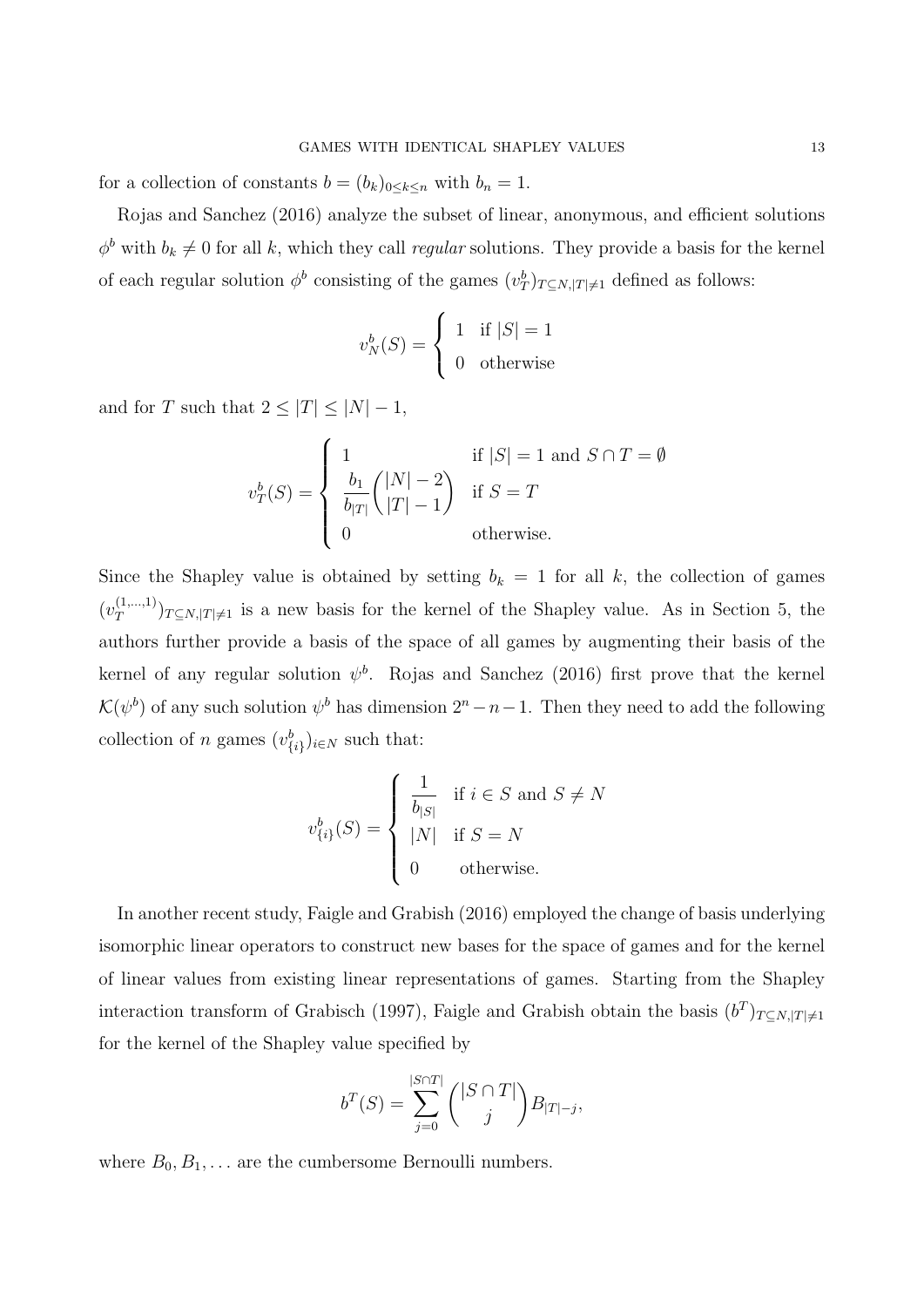While conceptually interesting, the approaches discussed in this section provide less immediate game theoretic intuitions for the kernel of the Shapley value.

## 7. Other Games in the Kernel of the Shapley Value

For any oligarchy  $O \in \mathcal{O}$  and every nonempty set  $K \subseteq \{1, 2, ..., |O|-1\}$ , the game  $w_K^O$ defined by

(3) 
$$
w_K^O(S) = \begin{cases} 1 & \text{if } |S \cap O| \in K \\ 0 & \text{otherwise} \end{cases}
$$

delivers Shapley value 0 to all players. This follows from the linearity of the Shapley value and the observation that each such game can be decomposed into factious oligarchic games with parameters in  $K$ ,

$$
w_K^O = \sum_{k \in K} w_k^O.
$$

In particular, note that dog eat dog, scapegoat, and fictitious oligarchic games are all special instances of this set of games in which  $K$  is a singleton.

One interesting subset of the games  $w_K^O$  is obtained by setting  $K = \{1, 2, ..., |O| - 1\}$  for every  $O \in \mathcal{O}$ . Specifically, define the (dysfunctional) wolf pack game  $\tilde{w}^O$  for oligarchy O as follows:

$$
\tilde{w}^O(S) = \begin{cases} 1 & \text{if } 1 \le |S \cap O| \le |O| - 1 \\ 0 & \text{otherwise.} \end{cases}
$$

In dysfunctional wolf pack games, a coalition is productive only if it involves some but not all oligarchs—the "wolf pack" cannot coordinate as a whole. In light of the rich set of bases identified by Theorem 1, it is worth pointing out that the  $2^{n}-n-1$  wolf pack games obtained by varying the composition of the oligarchy are not always linearly independent and hence do not span the kernel of the Shapley value. For instance, for  $n = 4$ , one can check that the sum of all wolf pack games with oligarchies of size two is identical to the sum evaluated for oligarchies of size three.

Wolf pack games lie at the opposite end on the spectrum of dissent among oligarchs from dog eat dog games: every subset of oligarchs except for the entire oligarchy operates effectively in wolf pack games, while no two oligarchs can cooperate successfully in dog eat dog games. Yokote and Funaki (2015) consider an intermediate level of power struggle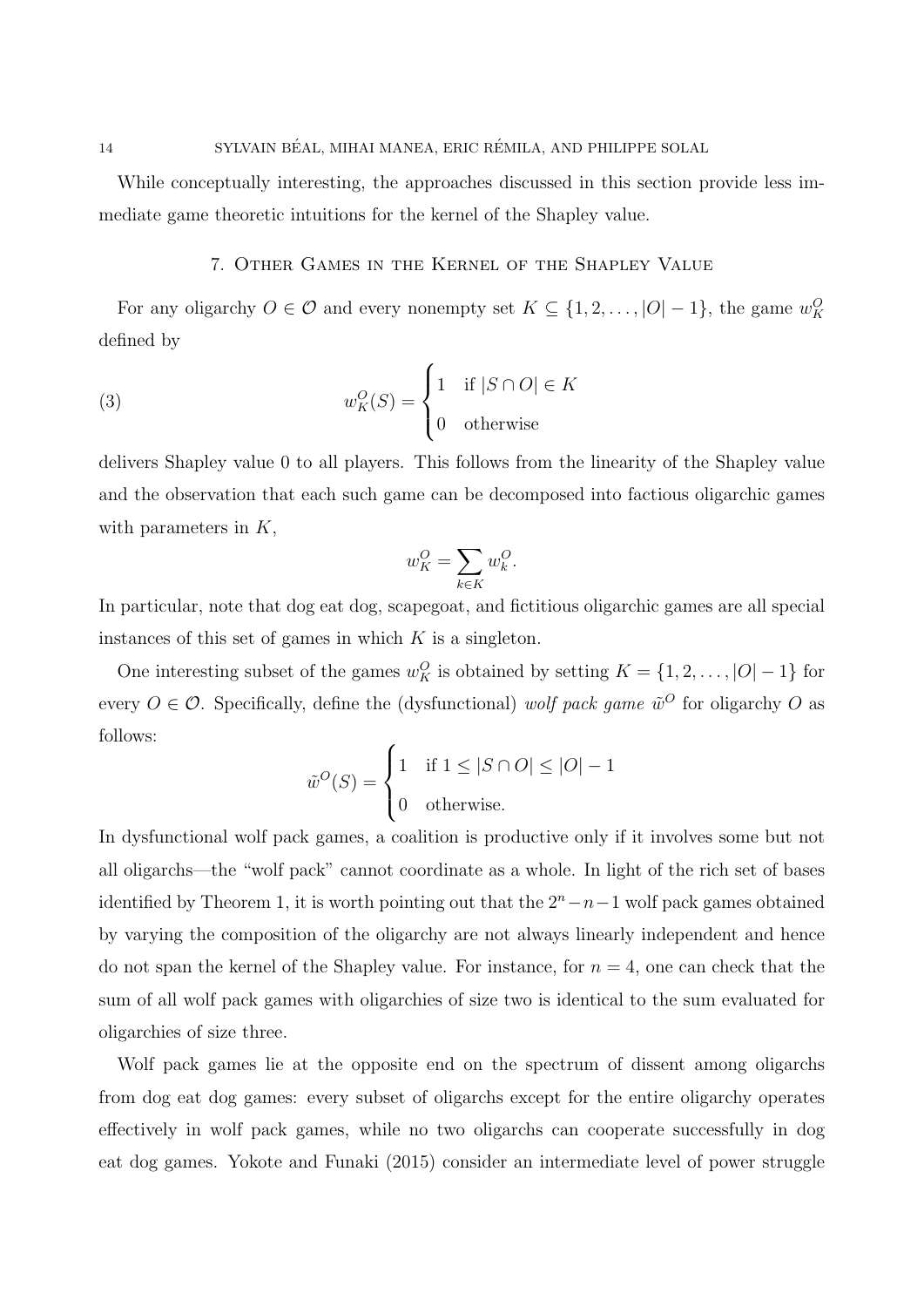among oligarchs whereby only coalitions formed by half of the oligarchs are effective. This corresponds to setting  $K = \{|O|/2\}$  for  $|O|$  even and  $K = \{|O| + 1)/2\}$  for  $|O|$  odd in (3). Theorem 4 implies that this set of games augmented with the set of trivial games constitutes a basis for the kernel of the Shapley value. Yokote and Funaki employ the decomposition of games in this basis to identify games for which the Shapley value coincides with the prenucleolus.

#### 8. Proofs

Proof of Theorem 1. Since dog eat dog games and scapegoat games are families of factious oligarchic games with two special power functions  $f$ —the former specified by  $f(0) = 1$  for all  $O \in \mathcal{O}$ , and the latter by  $f(O) = |O| - 1$  for all  $O \in \mathcal{O}$ —the statements about dog eat dog games and scapegoat games are implied by the one about general factious oligarchic games.

To prove the statement regarding factious oligarchic games, fix a power structure  $f$  and consider the family of factious oligarchic games  $(w_f^O)_{O \in \mathcal{O}}$  it generates. By Theorem 3, the elements of the family  $(w_f^O)_{O \in \mathcal{O}}$  are linearly independent. Since this family contains exactly  $2^{n} - n - 1$  games, it spans a linear space of dimension  $2^{n} - n - 1$ . In Section 3, we have argued that  $\mathcal{K}(\phi) = \{v | \phi(v) = \mathbf{0}\}\$ is a linear subspace of  $\mathbb{R}^{2^N \setminus \{\emptyset\}}\$  of dimension  $2^n - n - 1$ that contains all factious oligarchic games, including the ones in  $(w_f^O)_{O \in \mathcal{O}}$ . Since the space spanned by  $(w_f^O)_{O \in \mathcal{O}}$  has dimension  $2^n - n - 1$ , it must coincide with  $\mathcal{K}(\phi)$ . Therefore,  $(w_f^O)_{O \in \mathcal{O}}$  constitutes a basis for  $\mathcal{K}(\phi)$ .

Finally, the conclusion that the space of paper tiger games is identical to  $\mathcal{K}(\phi)$  follows from the finding that  $\mathcal{K}(\phi)$  spans the set of scapegoat games and the arguments provided after the definition of paper tiger games.

**Proof of Theorem 3.** Fix a power structure f and consider the family of  $2^n - 1$  oligarchic games  $(w_f^O)_{O\in 2^N\setminus\{\emptyset\}}$  it generates. To establish that the family  $(w_f^O)_{O\in 2^N\setminus\{\emptyset\}}$  forms a basis for the  $(2<sup>n</sup> - 1)$ -dimension space of all games, it is sufficient to show that the games in the family are linearly independent.

We first argue that the oligarchic game for oligarchy  $O$  with parameter  $k$  can be decomposed in the basis of unanimity games as follows:

$$
w_k^O = \sum_{S \subseteq O, |S| \ge k} (-1)^{|S| - k} \binom{|S|}{k} u^S.
$$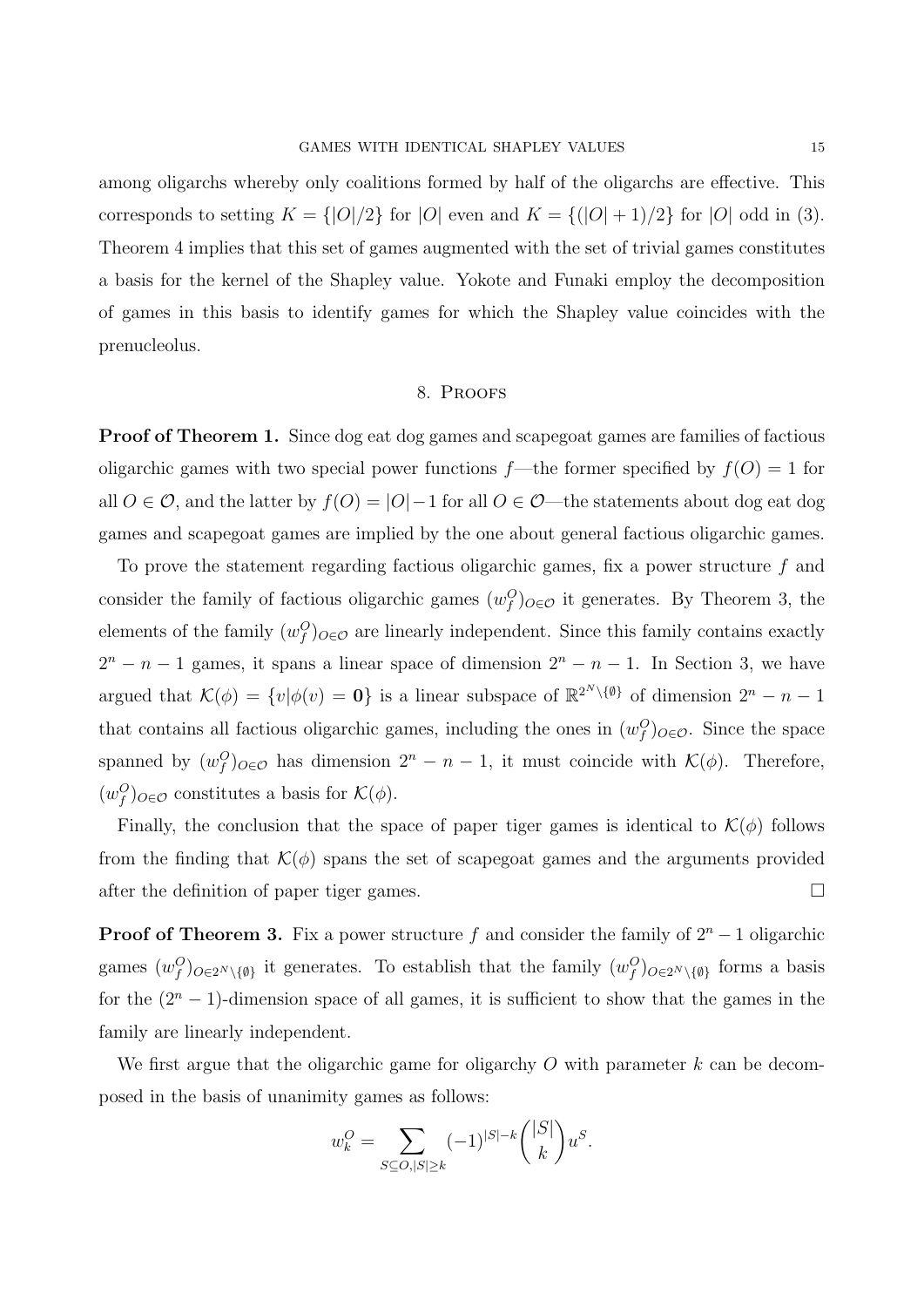We need to show that for every coalition  $T \subseteq N$ ,

(4) 
$$
w_k^O(T) = \sum_{S \subseteq O, |S| \ge k} (-1)^{|S| - k} \binom{|S|}{k} u^S(T).
$$

Fix a coalition T, and let  $T' = T \cap O$  and  $t = |T'|$ .

Clearly, if  $t < k$ , then  $w_k^O(T) = w_k^O(T') = 0$  and  $u^S(T) = u^S(T') = 0$  for  $S \subseteq O$  such that  $|S| \geq k$ . Hence, for  $t < k$ , both sides of equation (4) equal zero.

Suppose now that  $t \geq k$ . We can rewrite the right-hand side term in equation (4) as follows:

$$
\sum_{S \subseteq O, |S| \ge k} (-1)^{|S| - k} \binom{|S|}{k} u^S(T) = \sum_{S \subseteq O, |S| \ge k} (-1)^{|S| - k} \binom{|S|}{k} u^S(T')
$$
  

$$
= \sum_{S \subseteq T', |S| \ge k} (-1)^{|S| - k} \binom{|S|}{k}
$$
  

$$
= \sum_{s=k}^t (-1)^{s-k} \binom{s}{k} \binom{t}{s}
$$
  

$$
= \sum_{s=k}^t (-1)^{s-k} \binom{t}{k} \binom{t-k}{s-k}
$$
  

$$
= \binom{t}{k} \sum_{s=0}^{t-k} (-1)^s \binom{t-k}{s}
$$
  

$$
= \binom{t}{k} (1-1)^{t-k}.
$$

The first equality follows from  $u^S(T) = u^S(T \cap S) = u^S(T \cap O) = u^S(T')$  for  $S \subseteq O$ , the second relies on the fact that  $u^S(T') = 1$  if  $S \subseteq T'$  and  $u^S(T') = 0$  otherwise (along with  $T' \subseteq O$ , and the third accounts for the number  $\binom{t}{s}$  $s<sup>t</sup>$  of sets  $S \subseteq T'$  with  $|S| = s \geq k$  given that  $|T'| = t$ . The fourth equality uses the formulae

$$
\binom{s}{k}\binom{t}{s} = \frac{s!}{k!(s-k)!} \frac{t!}{s!(t-s)!} = \frac{t!}{k!(s-k)!(t-s)!}
$$
\n
$$
= \frac{t!}{k!(t-k)!} \frac{(t-k)!}{(s-k)!(t-s)!} = \binom{t}{k}\binom{t-k}{s-k},
$$

while the fifth one simply changes the variable  $s - k$  to s. The final equality follows from the binomial formula.

For  $t \geq k$ , claim (4) then follows from noting that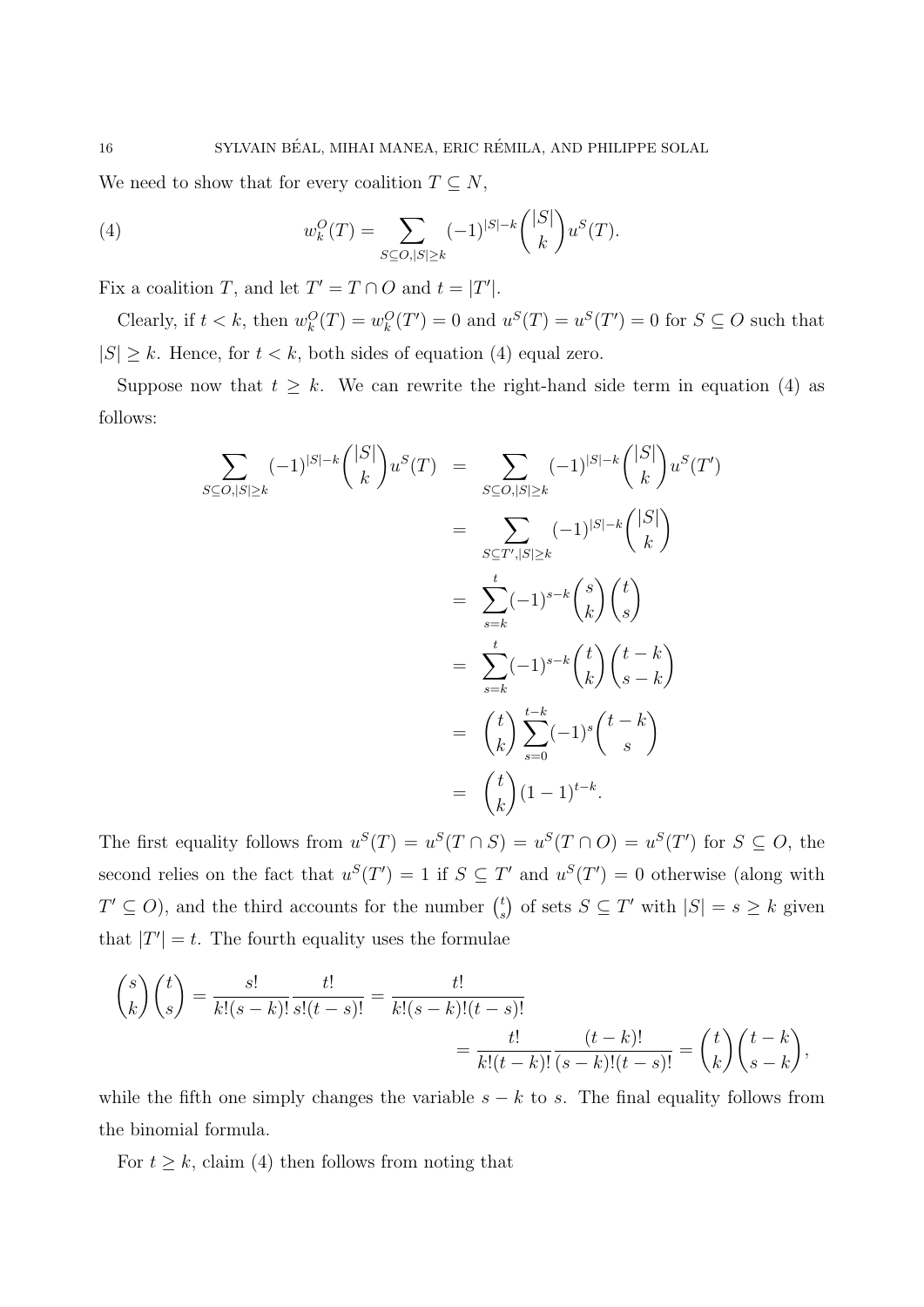- if  $t = k$ , then  $\binom{t}{k}$  $k$ <sup>t</sup> $(k)$  $(1-1)^{t-k} = 1 = w_k^O(T);$
- if  $t > k$ , then  $\binom{t}{k}$  ${k \choose k} (1-1)^{t-k} = 0 = w_k^O(T).$

We are now prepared to show that the games  $(w_f^O)_{O \in 2^N \setminus \{\emptyset\}}$  are linearly independent. Consider any linear order  $\succeq$  on  $2^N \setminus \emptyset$  extending the partial order  $(2^N \setminus \emptyset, \supseteq)$  and construct the  $(2^n - 1) \times (2^n - 1)$  matrix of coordinates of the games of  $(w_f^O)_{O \in 2^N \setminus \emptyset}$  in the basis of unanimity games  $(u^T)_{T \in 2^N \setminus \{\emptyset\}}$ . This matrix is lower-triangular since the coordinates of  $w_f^O$ associated with  $u^T$  are zero whenever  $T \succ O$ . Moreover, each diagonal element in the matrix takes the form

$$
(-1)^{|O|-f(O)} \binom{|O|}{f(O)} \neq 0.
$$

Consequently, the matrix has full rank, which delivers the result.  $\Box$ 

### 9. CONCLUSION

We introduced several classes of cooperative games in which the Shapley value yields zero payoffs to all players. These games deliver a rich set of bases for the kernel of the Shapley value and lead to multiple characterizations of games with identical Shapley values. Building on these games, we were able to provide new intuitive axiomatizations of the Shapley value. We explained how each basis of the kernel of the Shapley value can be enlarged to create a basis for the space of all games. Many of the games we presented admit straightforward game theoretic interpretations. However, some of the games require a deeper understanding of the power structure they induce among coalitions. It would be useful to develop more connections between the various bases of the kernel of the Shapley value.

#### **REFERENCES**

- 1. B´eal, S., R´emila, E. and Solal, P. (2016) Characterizations of three linear values for TU games by associated consistency: simple proofs using the Jordan normal form, *International Game Theory Review*, 18, 1650003:1-21.
- 2. Dragan, I., Potters, J., and Tijs, S. (1989) Superadditivity for solutions of coalitional games, Libertas Mathematica, 9, 101-110.
- 3. Faigle, U. and Grabisch, M. (2016) Bases and Linear Transforms of TU-games and Cooperation Systems, International Journal of Game Theory, 45, 875-892.
- 4. Grabisch, M. (1997) k-order additive discrete fuzzy measures and their representation, Fuzzy Sets and Systems, 92, 167-189.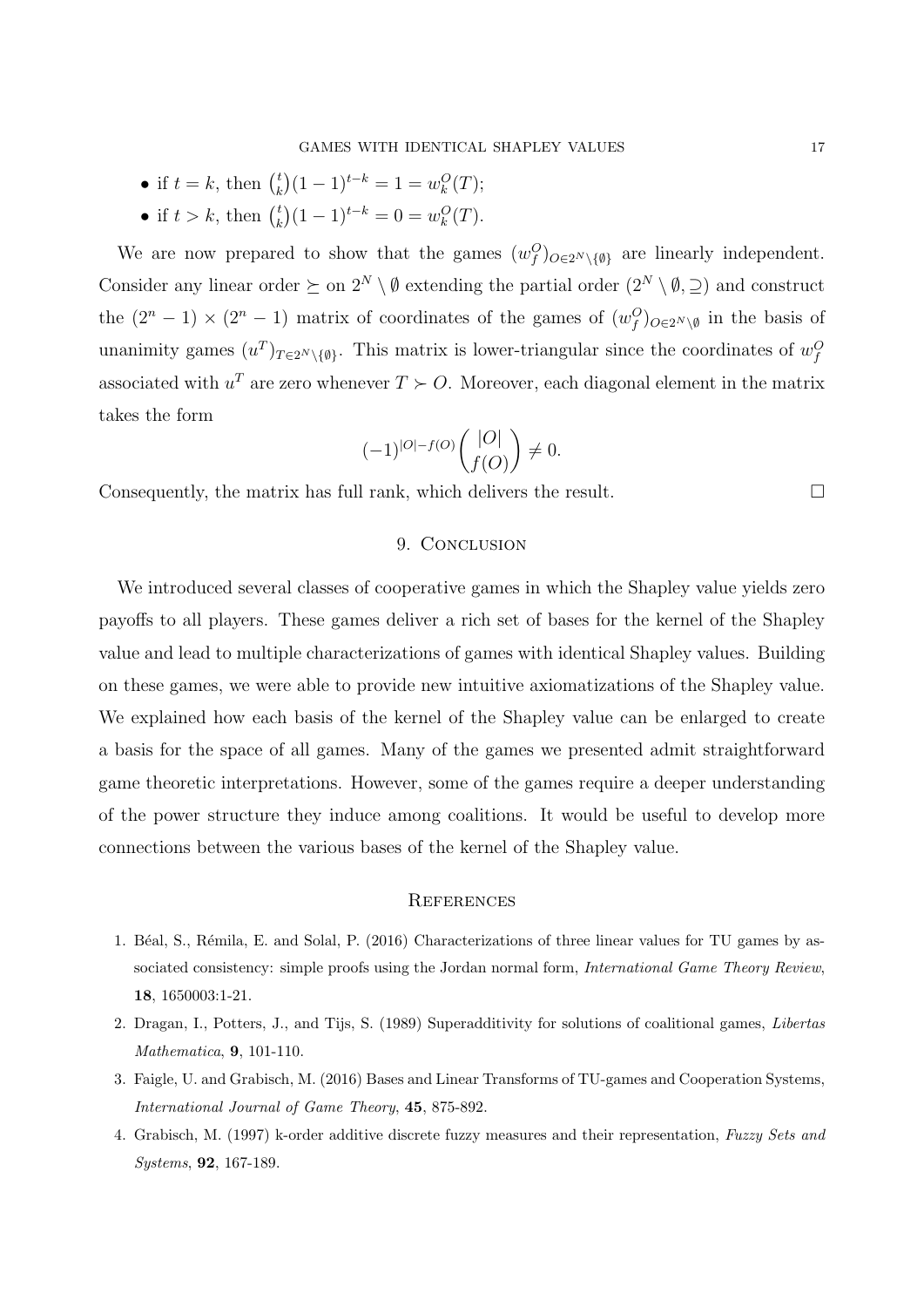- 5. Hamiache, G. (2001) Associated Consistency and the Shapley Value, International Journal of Game Theory, 30, 279-289.
- 6. Harsanyi, J.C. (1959) A bargaining model for the cooperative n-person game, in Tucker, A.W. and Luce, D.R. (Eds.) Contributions to the theory of games IV, Annals of Mathematics Study, 40, Princeton University Press, 325-355.
- 7. Hart, S. and Mas-Colell, A. (1989) Potential, value and consistency, Econometrica, 57, 589-614.
- 8. Kleinberg, N.L. (2017) A note on associated consistency and linear, symmetric values, International Journal of Game Theory, forthcoming, http://doi.org/10.1007/s00182-017-0589-3.
- 9. Kleinberg, N.L. and Weiss, J.H. (1985) Equivalent n-person games and the null space of the Shapley value, Mathematics of Operations Research, 10, 233-243.
- 10. Moulin, H. (1988) Axioms of Cooperative Decision Making, Econometric Society Monographs, 15, Cambridge University Press.
- 11. Osborne, M.J. and Rubinstein, A. (1994) A Course in Game Theory, MIT Press.
- 12. Rojas, J. and Sanchez, F. (2016) On the inverse problem for a subclass of linear, symmetric and efficient values of cooperative TU games, Operations Research Letters, 44, 618-621.
- 13. Roth, A.E. (1988) The Shapley Value: Essays in Honor of Lloyd S. Shapley, Cambridge University Press.
- 14. Ruiz, L.M., Valenciano, F. and Zarzuelo, J.M. (1998) The family of least square values for transferable utility games, Games and Economic Behavior, 24, 109-130.
- 15. Shapley, L.S. (1953) A Value for n-Person Games, Contributions to the Theory of Games (H.W. Kuhn and A.W. Tucker, eds.), 307-317, Annals of Mathematical Studies, 28, Princeton University Press.
- 16. Yokote, K. (2015) Weak addition invariance and axiomatization of the weighted Shapley value, International Journal of Game Theory, 44, 275-293.
- 17. Yokote, K. and Funaki, Y. (2015) Several bases of a game space and an application to the Shapley value, mimeo.
- 18. Yokote, K., Funaki, Y. and Kamijo, Y. (2016) A new basis and the Shapley value, Mathematical Social Sciences, 80, 21-24.